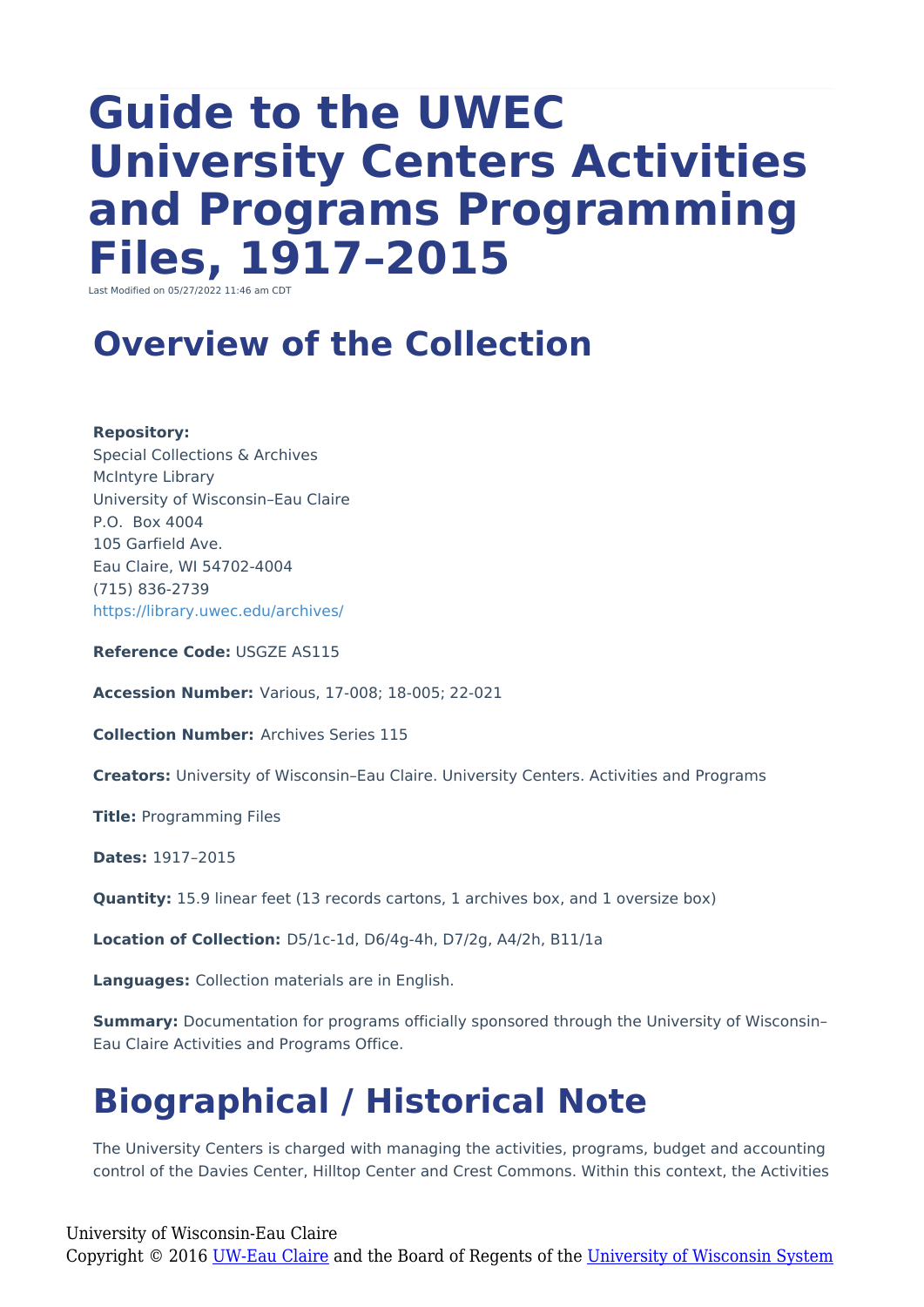and Programs Office is responsible for providing "opportunities for the students' intellectual, personal, and social development through a comprehensive program." Programming includes the Forum Series, the Artists Series, the Foreign Film Series, the Cabin Performer Series, the Viennese Ball, the Winter Carnival, Cabaret, Homecoming, Commencement, art exhibits, theater productions, building dedications, and other events.

## **Content Description**

This record series includes documentation for programs officially sponsored through University of Wisconsin–Eau Claire Activities and Programs Office, except for the Viennese Ball. Viennese Ball records may be found in Archives Series 363. Records include event programs, financial summaries, other summary documents related to events, annual reports, University Activities Commission meeting minutes, and minutes of other committees coordinated by the Activities and Programs office. Also includes t-shirts, buttons, and posters.

## **Administrative Information**

**Acquisition Information:** Transferred to the University Archives by Activities and Programs.

**Access Restrictions:** Collection is open to the public.

**Use Restrictions:** Researchers are responsible for using in accordance with 17 U.S.C. Copyright owned by the University of Wisconsin–Eau Claire.

**Processing Note:** Processed by Colleen McFarland and Peter DeCarlo in November 2007. Additional materials processed by Emma Mabie in September 2016 and Karyssa Gulish in October 2017.

**Arrangement:** Chronological.

**OCLC #:** 15102183

## **Subjects**

**Subject Terms:** Student activities — Wisconsin — Eau Claire

#### **Detailed List of Contents**

| <b>Container</b> | <b>Contents</b> | <b>Dates</b> |
|------------------|-----------------|--------------|
| Box/Folder       | Theatre         | 1917         |
| 1/1              |                 |              |
| Box/Folder       | Theatre         | 1925-1926    |
| 1/2              |                 |              |
| Box/Folder       | Theatre         | 1926-1927    |
| 1/3              |                 |              |
| Box/Folder       | Theatre         | 1927-1928    |
| 1/4              |                 |              |

University of Wisconsin-Eau Claire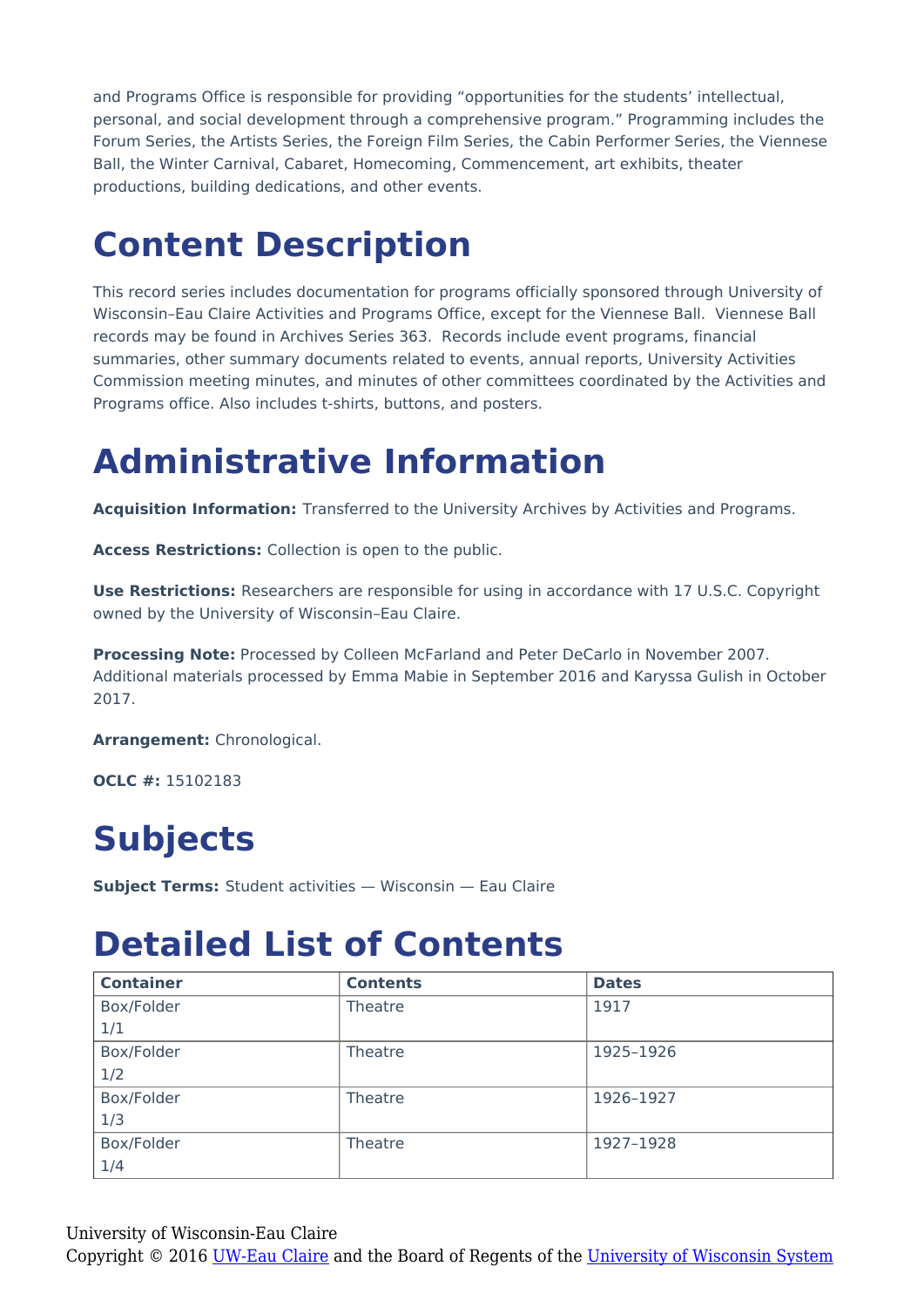| Box/Folder | Theatre                         | 1928-1929       |
|------------|---------------------------------|-----------------|
| 1/5        |                                 |                 |
| Box/Folder | Theatre                         | 1929-1930       |
| 1/6        |                                 |                 |
| Box/Folder | Theatre                         | 1930-1931       |
| 1/7        |                                 |                 |
| Box/Folder | Theatre; Strut & Fret Award     | 1932-1933; 1937 |
| 1/8        |                                 |                 |
| Box/Folder | <b>Mental Health Education</b>  | 1951            |
| 1/9        | Conference                      |                 |
| Box/Folder | <b>International Debate</b>     | 1952            |
| 1/10       |                                 |                 |
| Box/Folder | Third Annual Math Conference    | 1952            |
| 1/11       |                                 |                 |
| Box/Folder | <b>International Debate</b>     | 1954            |
|            |                                 |                 |
| 1/12       |                                 |                 |
| Box/Folder | <b>Mental Health Conference</b> | 1955            |
| 1/13       |                                 |                 |
| Box/Folder | Regional Whitehouse             | 1955            |
| 1/14       | Conference on Education         |                 |
| Box/Folder | Theatre                         | 1956            |
| 1/15       |                                 |                 |
| Box/Folder | The Forum                       | 1956-1957       |
| 1/16       |                                 |                 |
| Box/Folder | Theatre                         | 1957            |
| 1/17       |                                 |                 |
| Box/Folder | <b>Film Series</b>              | 1957-1958       |
| 1/18       |                                 |                 |
| Box/Folder | Theatre                         | 1958            |
| 1/19       |                                 |                 |
| Box/Folder | <b>International Debate</b>     | 1979            |
| 1/20       |                                 |                 |
| Box/Folder | Theatre                         | 1959            |
| 1/21       |                                 |                 |
|            |                                 |                 |
| Box/Folder | Fine Arts Week                  | 1960            |
| 1/22       |                                 |                 |
| Box/Folder | Mental Health Regional          | 1960            |
| 1/23       | Conference                      |                 |
| Box/Folder | Theatre                         | 1960            |
| 1/24       |                                 |                 |
| Box/Folder | <b>Film Series</b>              | 1960-1961       |
| 1/25       |                                 |                 |
|            |                                 |                 |
|            | Honors Day Convocation          | 1960-1961       |
|            |                                 |                 |
| Box/Folder |                                 |                 |
| 1/25A      |                                 |                 |
|            |                                 |                 |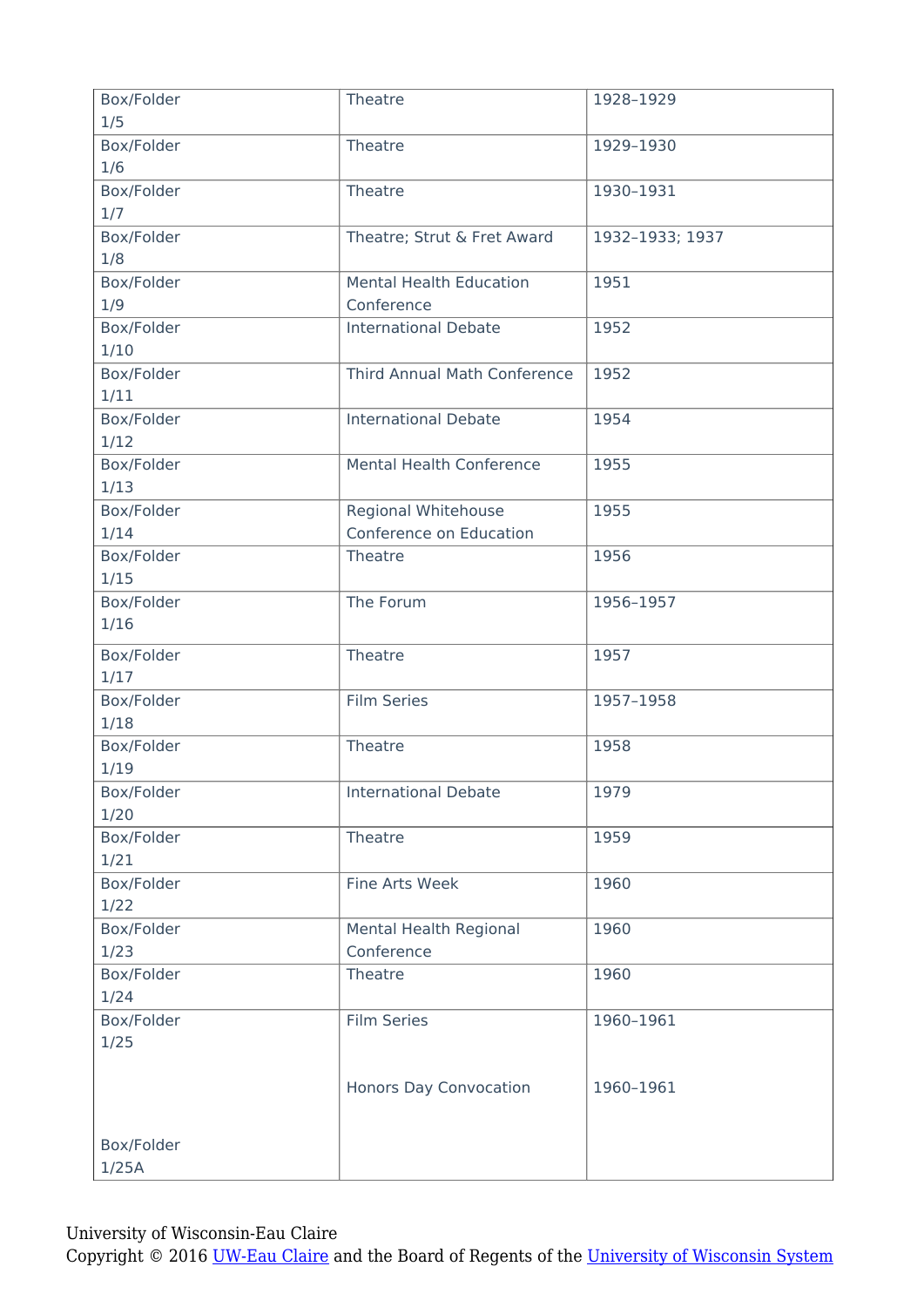| Box/Folder | Theatre                       | 1961      |
|------------|-------------------------------|-----------|
| 1/26       |                               |           |
| Box/Folder | <b>Film Series</b>            | 1961-1962 |
| 1/27       |                               |           |
| Box/Folder | Homecoming                    | 1962      |
| 1/28       |                               |           |
| Box/Folder | Theatre                       | 1962      |
| 1/29       |                               |           |
| Box/Folder | Forum Series                  | 1962-1963 |
| 1/30       |                               |           |
|            |                               |           |
| Box/Folder | <b>Film Series</b>            | 1963      |
| 1/31       |                               |           |
| Box/Folder | Homecoming                    | 1963      |
| 1/32       |                               |           |
| Box/Folder | Theatre                       | 1963      |
| 1/33       |                               |           |
| Box/Folder | <b>Winter Carnival</b>        | 1963      |
| 1/34       |                               |           |
| Box/Folder | <b>Artist Series</b>          | 1963-1964 |
| 1/35       |                               |           |
| Box/Folder | Forum Series                  | 1963-1964 |
| 1/36       |                               |           |
| Box/Folder | <b>Fine Arts Festival</b>     | 1964      |
| 1/37       |                               |           |
| Box/Folder | Homecoming                    | 1964      |
| 1/38       |                               |           |
| Box/Folder | Indian Leadership Program     | 1964      |
| 1/39       |                               |           |
| Box/Folder | Theatre                       | 1964      |
| 1/40       |                               |           |
| Box/Folder | <b>University Recognition</b> | 1964      |
| 1/41       | <b>Banquet</b>                |           |
| Box/Folder | <b>Winter Carnival</b>        | 1964      |
| 1/42       |                               |           |
| Box/Folder | <b>Artist Series</b>          | 1964-1965 |
| 1/43       |                               |           |
| Box/Folder | <b>Film Series</b>            | 1964-1965 |
| 1/44       |                               |           |
| Box/Folder | Forum Series                  | 1964-1965 |
| 1/45       |                               |           |
| Box/Folder | The University in Dialogue    | 1964-1965 |
| 1/46       | with Christian Thought        |           |
| Box/Folder | Dr. Stravrou, Analysis of the | 1965      |
| 1/47       | <b>Cyprus Question</b>        |           |
| Box/Folder | Homecoming                    | 1965      |
| 1/48       |                               |           |
|            |                               |           |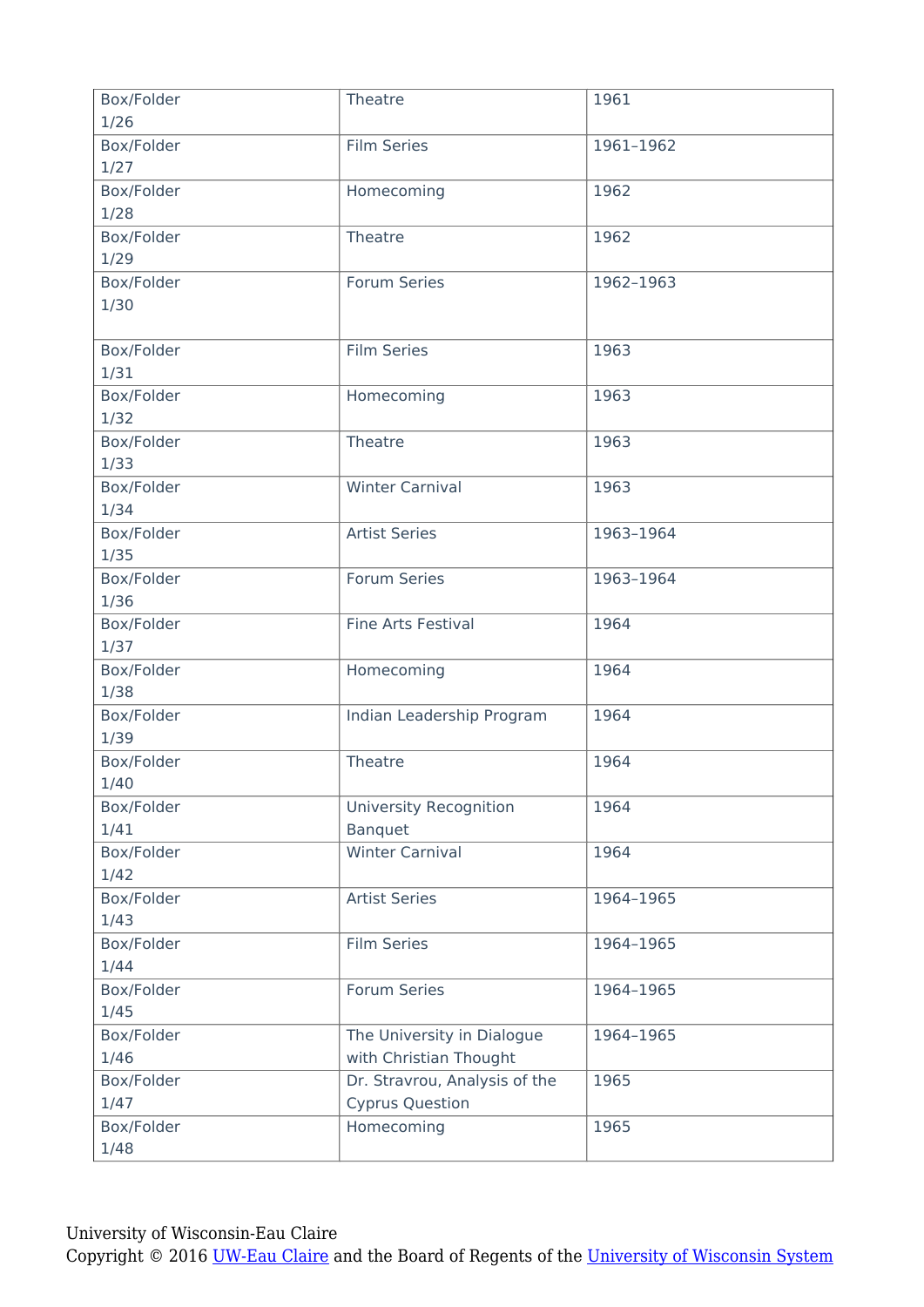| Box/Folder<br>1/49                             | Indian Leadership Program            | 1965      |
|------------------------------------------------|--------------------------------------|-----------|
| Box/Folder                                     | In-Service Conference for            | 1965      |
| 1/50                                           | <b>Returning First Year Teachers</b> |           |
| Box/Folder                                     | Theatre                              | 1965      |
| 1/51                                           |                                      |           |
| Box/Folder                                     | <b>Artist Series</b>                 | 1965-1966 |
| 1/52                                           |                                      |           |
| Box/Folder                                     | Forum Series                         | 1965-1966 |
| 1/53                                           |                                      |           |
| Box/Folder                                     | Theatre                              | 1965-1966 |
| 1/54                                           |                                      |           |
| Box/Folder                                     | <b>Winter Carnival</b>               | 1965-1966 |
| $1/55$                                         |                                      |           |
| Box/Folder                                     | Fine Arts Festival                   | 1966      |
| 1/56                                           |                                      |           |
| Box/Folder                                     | Homecoming                           | 1966      |
| 1/57                                           |                                      |           |
| Box/Folder                                     | Men and Women Presentation           | 1966      |
| 1/58                                           |                                      |           |
| Box/Folder                                     | Parents Weekend                      | 1966      |
| 1/59                                           |                                      |           |
| Box/Folder                                     | Proceedings Institute, WI            | 1966      |
| 1/60                                           | meets the challenge of Child         |           |
|                                                | Abuse                                |           |
| Box/Folder<br>1/61                             | <b>Artists Series</b>                | 1966-1967 |
| Box/Folder                                     | <b>Film Series</b>                   | 1966-1967 |
| 1/62                                           |                                      |           |
| Box/Folder                                     | Forum Series                         | 1966-1967 |
| 1/63                                           |                                      |           |
| Box/Folder                                     | Theatre                              | 1966-1967 |
| 1/64                                           |                                      |           |
| Box/Folder                                     | Area Committee Meeting               | 1967      |
| 1/65                                           | <b>Minutes</b>                       |           |
| Box/Folder                                     | Area Seminar                         | 1967      |
| 1/66                                           |                                      |           |
| Box/Folder                                     | Art Exhibit                          | 1967      |
| 1/67                                           |                                      |           |
|                                                |                                      |           |
|                                                |                                      |           |
|                                                | <b>Summer Session</b>                | 1967      |
| 1/69                                           |                                      |           |
|                                                | <b>Winter Carnival</b>               | 1967      |
| 1/70                                           |                                      |           |
| Box/Folder                                     | Parents Weekend                      | 1967      |
| 1/71                                           |                                      |           |
| Box/Folder<br>1/68<br>Box/Folder<br>Box/Folder | Homecoming                           | 1967      |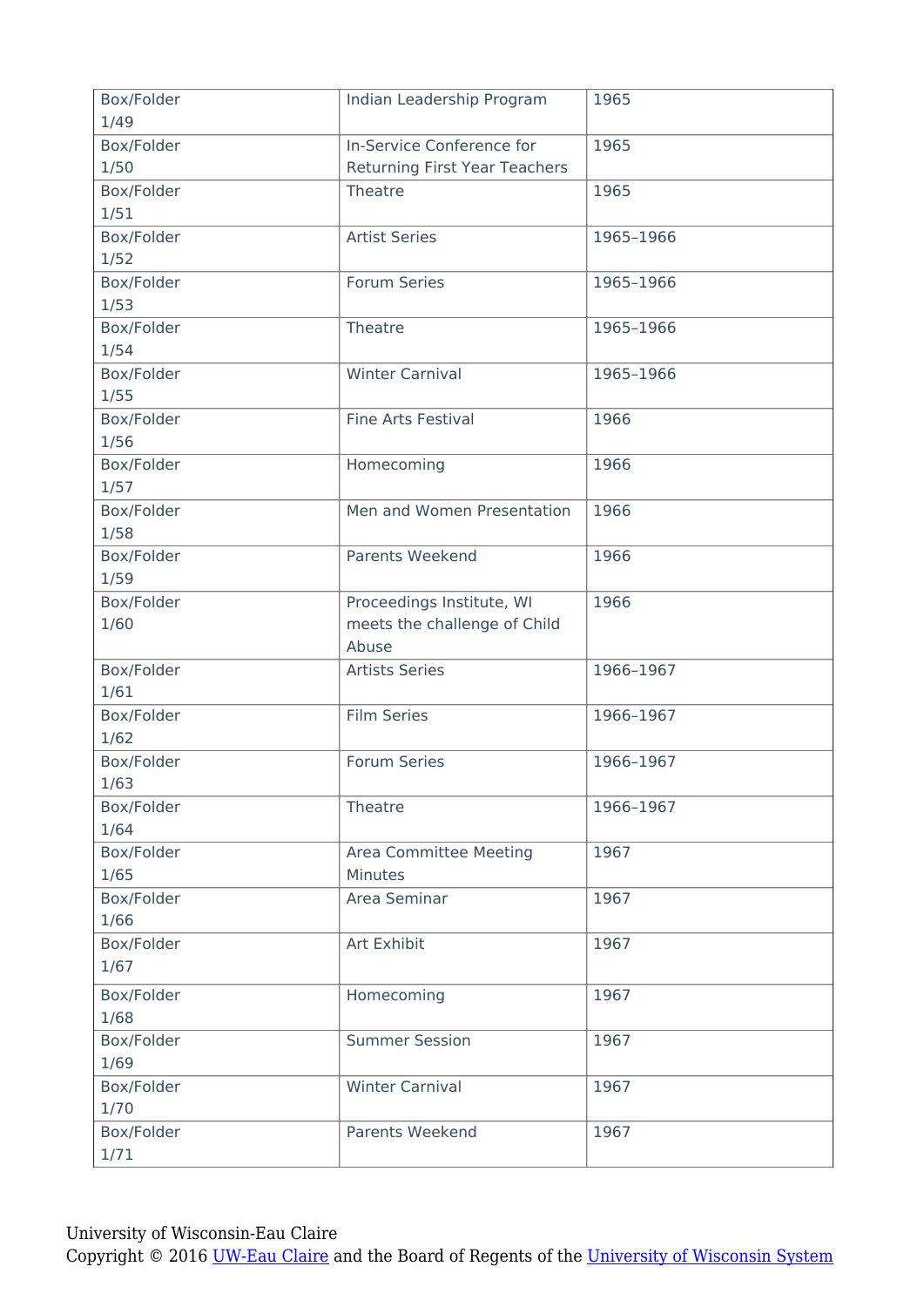| Box/Folder | <b>Artist Series</b>             | 1967-1968 |
|------------|----------------------------------|-----------|
| 1/72       |                                  |           |
| Box/Folder | <b>Chamber Series</b>            | 1967-1968 |
| 1/73       |                                  |           |
| Box/Folder | Forum Series                     | 1967-1968 |
| 1/74       |                                  |           |
| Box/Folder | <b>Convocation Credit Policy</b> | 1967-1968 |
| 1/75       | Committee                        |           |
| Box/Folder | Theatre                          | 1967-1968 |
| 1/76       |                                  |           |
| Box/Folder | <b>Commencement Committee</b>    | 1968      |
| 1/77       | <b>Meeting Minutes</b>           |           |
|            |                                  |           |
| Box/Folder | Homecoming                       | 1968      |
| 1/78       |                                  |           |
| Box/Folder | <b>Parents Weekend</b>           | 1968      |
| 1/79       |                                  |           |
| Box/Folder | <b>Winter Carnival</b>           | 1968      |
| 1/80       |                                  |           |
| Box/Folder | <b>Artist Series</b>             | 1968-1969 |
| 1/81       |                                  |           |
| Box/Folder | <b>Chamber Series</b>            | 1968-1969 |
| 1/82       |                                  |           |
| Box/Folder | <b>Film Series</b>               | 1968-1969 |
| 1/83       |                                  |           |
|            |                                  |           |
| Box/Folder | Forum Series                     | 1968-1969 |
| 1/84       |                                  |           |
| Box/Folder | Theatre                          | 1968-1969 |
| 1/85       |                                  |           |
| Box/Folder | <b>Winter Carnival</b>           | 1969      |
| 1/86       |                                  |           |
| Box/Folder | <b>Artist Series</b>             | 1969-1970 |
| 1/87       |                                  |           |
| Box/Folder | <b>Chamber Series</b>            | 1969-1970 |
| 1/88       |                                  |           |
| Box/Folder | <b>Forum Series</b>              | 1969-1970 |
| 1/89       |                                  |           |
| Box/Folder |                                  | 1969-1970 |
|            | Theatre                          |           |
| 1/90       |                                  |           |
| Box/Folder | Homecoming                       | 1969      |
| 1/91       |                                  |           |
| Box/Folder | Area Committee                   | 1969      |
| 1/92       |                                  |           |
| Box/Folder | Parents Weekend                  | 1969      |
| 1/93       |                                  |           |
| Box/Folder | Arts Exhibit                     | 1970      |
| 1/94       |                                  |           |
| Box/Folder | <b>Environmental Tech-In</b>     | 1970      |
| 1/95       |                                  |           |
|            |                                  |           |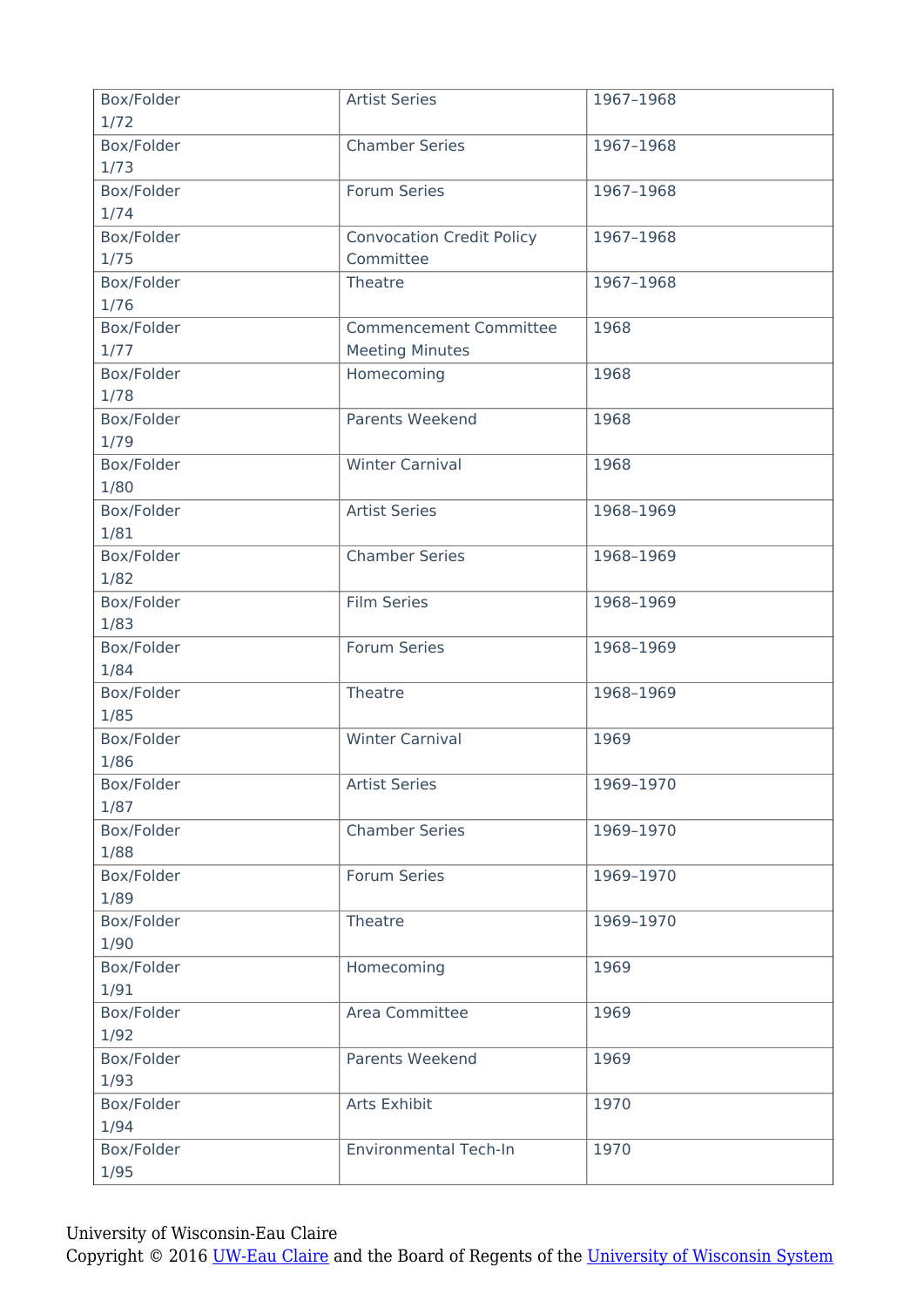| Box/Folder<br>1/96 | <b>Faculty Symposium</b>          | 1970      |
|--------------------|-----------------------------------|-----------|
|                    |                                   | 1970      |
| Box/Folder<br>1/97 | Homecoming                        |           |
|                    |                                   |           |
| Box/Folder         | Parents Weekend                   | 1970      |
| 1/98               |                                   |           |
| Box/Folder         | <b>Summer Session</b>             | 1970      |
| 1/99               |                                   |           |
| Box/Folder         | <b>Winter Carnival</b>            | 1970      |
| 1/100              |                                   |           |
| Box/Folder         | <b>Artist Series</b>              | 1970-1971 |
| 1/101              |                                   |           |
| Box/Folder         | <b>Chamber Series</b>             | 1970-1971 |
| 1/102              |                                   |           |
| Box/Folder         | <b>Film Series</b>                | 1970-1971 |
| 1/103              |                                   |           |
| Box/Folder         | Forum Series                      | 1970-1971 |
| 1/104              |                                   |           |
| Box/Folder         | Theatre                           | 1970-1971 |
| 1/105              |                                   |           |
| Box/Folder         | Area Committee                    | 1971      |
| 1/106              |                                   |           |
| Box/Folder         | <b>Commencement Committee</b>     | 1971      |
| 1/107              | <b>Meeting Minutes</b>            |           |
| Box/Folder         | Homecoming                        | 1971      |
| 1/108              |                                   |           |
| Box/Folder         | <b>International Folk Fair</b>    | 1971      |
| 1/109              |                                   |           |
| Box/Folder         | <b>Organ Dedication Committee</b> | 1971      |
| 1/110              |                                   |           |
| Box/Folder         | Parents Weekend                   | 1971      |
| 1/111              |                                   |           |
| Box/Folder         | <b>Summer Session</b>             | 1971      |
| 1/112              |                                   |           |
| Box/Folder         | <b>Artist Series</b>              | 1971-1972 |
| 1/113              |                                   |           |
| Box/Folder         | <b>Chamber Series</b>             | 1971-1972 |
| 1/114              |                                   |           |
|                    |                                   |           |
| Box/Folder         | <b>Film Series</b>                | 1971-1972 |
| 1/115              |                                   |           |
| Box/Folder         | Forum Series                      | 1971-1972 |
| 1/116              |                                   |           |
| Box/Folder         | Theatre                           | 1971-1972 |
| 1/117              |                                   |           |
| Box/Folder         | <b>Commencement Committee</b>     | 1972      |
| 1/118              | <b>Meeting Minutes</b>            |           |
| Box/Folder         | <b>Faculty Symposium</b>          | 1972      |
| 1/119              |                                   |           |
|                    |                                   |           |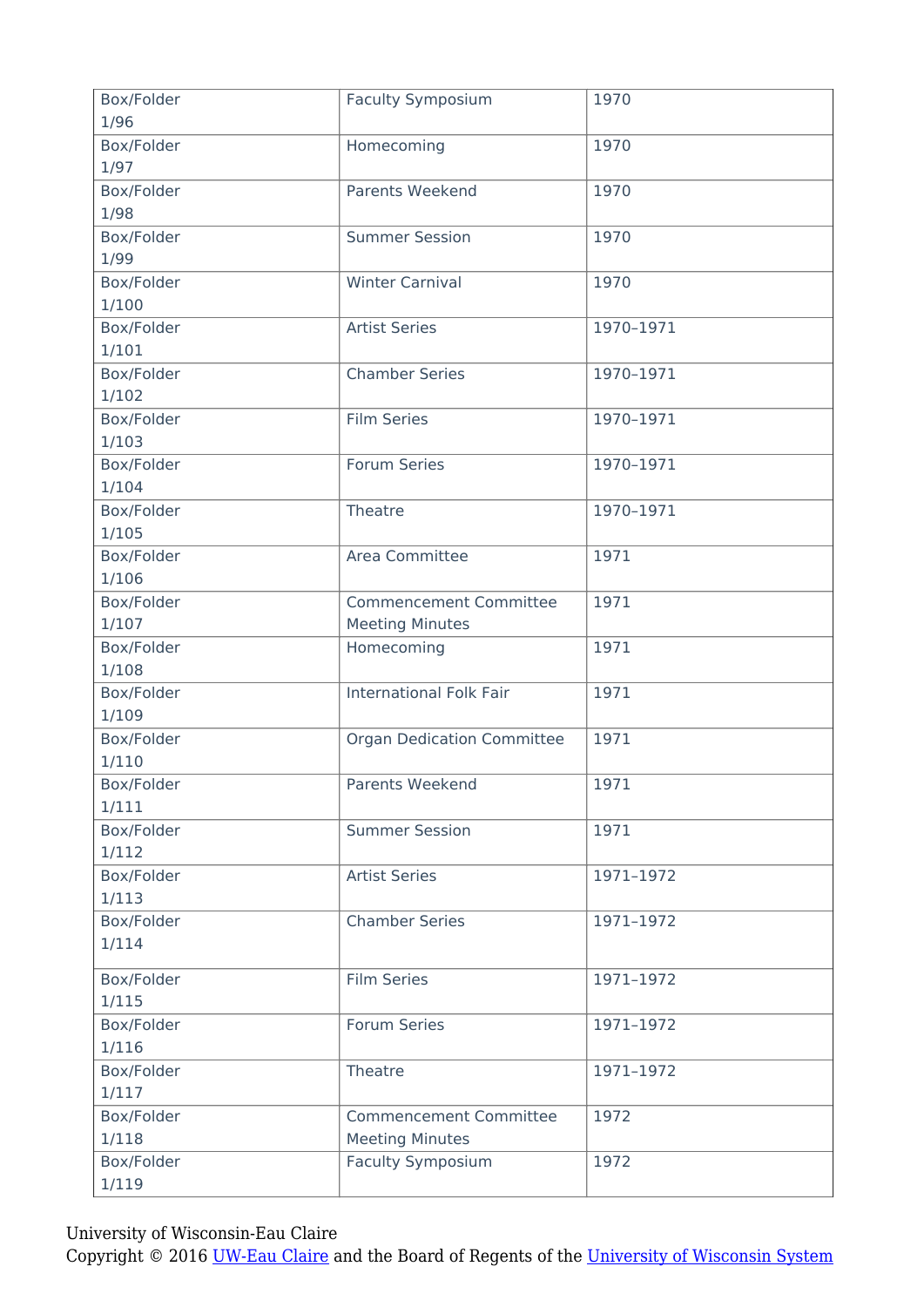| Box/Folder | Homecoming                       | 1972      |
|------------|----------------------------------|-----------|
| 1/120      |                                  |           |
| Box/Folder | International Folk fair          | 1972      |
| 1/121      |                                  |           |
| Box/Folder | <b>Summer Session</b>            | 1972      |
| 1/122      |                                  |           |
| Box/Folder | <b>Artist Series</b>             | 1972-1973 |
| 2/1        |                                  |           |
| Box/Folder | <b>Chamber Series</b>            | 1972-1973 |
| 2/2        |                                  |           |
| Box/Folder | <b>Film Series</b>               | 1972-1973 |
| 2/3        |                                  |           |
| Box/Folder | Forum Series                     | 1972-1973 |
| 2/4        |                                  |           |
|            | Theatre                          |           |
| Box/Folder |                                  | 1972-1973 |
| 2/5        |                                  |           |
| Box/Folder | <b>Commencement Committee</b>    | 1973      |
| 2/6        | <b>Meeting Minutes</b>           |           |
| Box/Folder | <b>Faculty Symposium</b>         | 1973      |
| 2/7        |                                  |           |
| Box/Folder | Homecoming                       | 1973      |
| 2/8        |                                  |           |
| Box/Folder | <b>Summer Session</b>            | 1973      |
| 2/9        |                                  |           |
| Box/Folder | <b>Artist Series</b>             | 1973-1974 |
| 2/10       |                                  |           |
| Box/Folder | <b>Bicentennial Celebration</b>  | 1973-1974 |
| 2/11       |                                  |           |
| Box/Folder | <b>Chamber Series</b>            | 1973-1974 |
|            |                                  |           |
| 2/12       |                                  |           |
| Box/Folder | Film Series                      | 1973-1974 |
| 2/13       |                                  |           |
| Box/Folder | Forum Series                     | 1973-1974 |
| 2/14       |                                  |           |
| Box/Folder | Theatre                          | 1973-1974 |
| 2/15       |                                  |           |
| Box/Folder | The Church in the State          | 1974      |
| 2/16       |                                  |           |
| Box/Folder | <b>Commencement Committee</b>    | 1974      |
| 2/17       | <b>Meeting Minutes</b>           |           |
| Box/Folder |                                  | 1974      |
|            | <b>Faculty Symposium</b>         |           |
| 2/18       |                                  |           |
| Box/Folder | <b>Hibbard Hall Dedication</b>   | 1974      |
| 2/19       | Program                          |           |
| Box/Folder | Homecoming                       | 1974      |
| 2/20       |                                  |           |
| Box/Folder | <b>Native American Awareness</b> | 1974      |
| 2/21       | Week                             |           |
|            |                                  |           |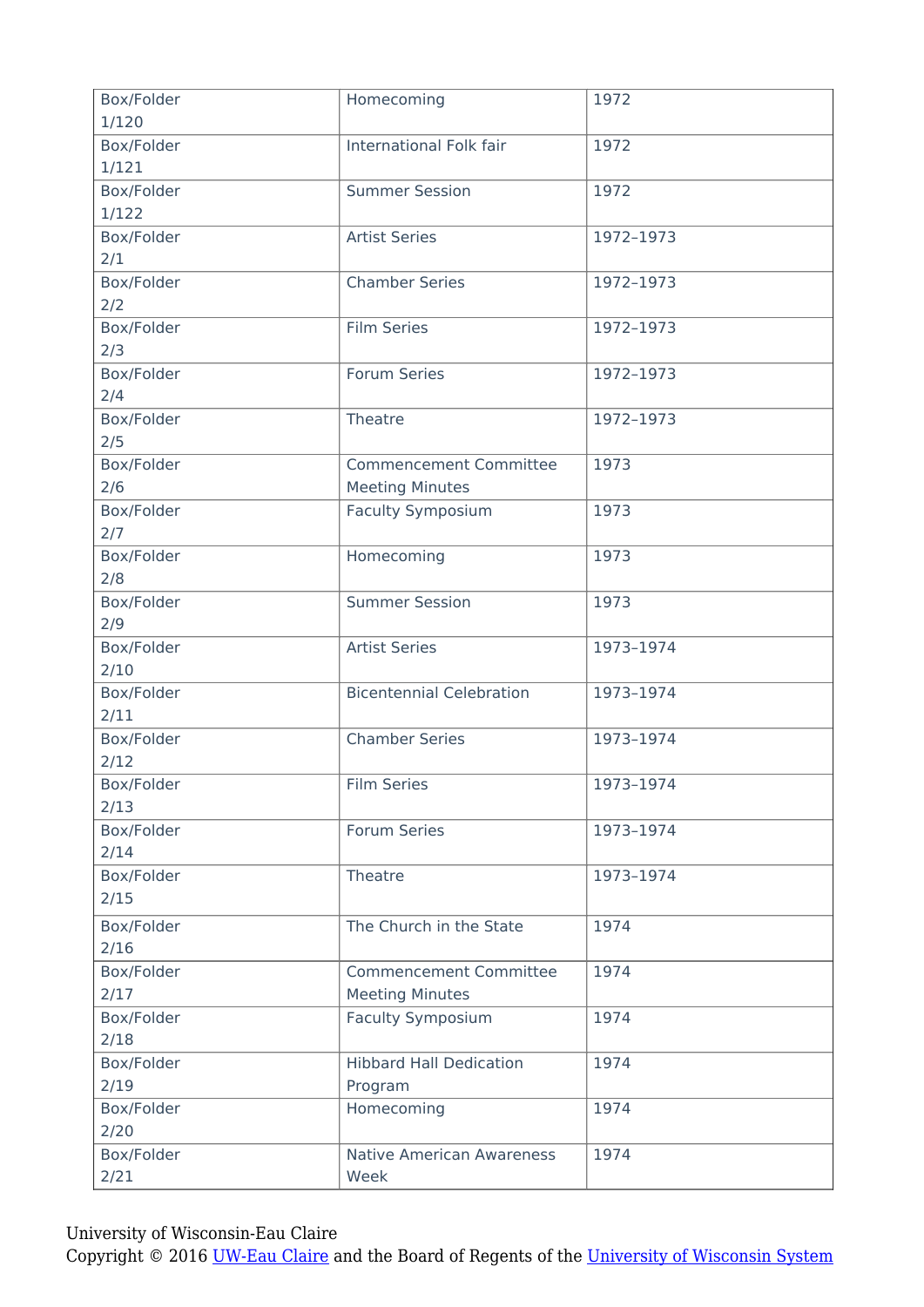| Box/Folder<br>2/22 | <b>Summer Session</b>             | 1974      |
|--------------------|-----------------------------------|-----------|
| Box/Folder         | American Issues Forum             | 1974-1975 |
| 2/23               |                                   |           |
| Box/Folder         | <b>Artist Series</b>              | 1974-1975 |
| 2/24               |                                   |           |
| Box/Folder         | <b>Chamber Series</b>             | 1974-1975 |
| 2/25               |                                   |           |
| Box/Folder         | <b>Film Series</b>                | 1974-1975 |
| 2/26               |                                   |           |
| Box/Folder         | Forum Series                      | 1974-1975 |
| 2/27               |                                   |           |
| Box/Folder         | Theatre                           | 1974-1975 |
| 2/28               |                                   |           |
| Box/Folder         | <b>Commencement Committee</b>     | 1975      |
| 2/29               | <b>Meeting Minutes</b>            |           |
| Box/Folder         | Homecoming                        | 1975      |
| 2/30               |                                   |           |
| Box/Folder         | <b>Summer Session</b>             | 1975      |
| 2/31               |                                   |           |
| Box/Folder         | <b>Winter Carnival</b>            | 1975      |
| 2/32               |                                   |           |
| Box/Folder         | <b>Artist Series</b>              | 1975-1976 |
| 2/33               |                                   |           |
| Box/Folder         | <b>Camber Series</b>              | 1975-1976 |
| 2/34               |                                   |           |
| Box/Folder         | <b>Cultural Commission Budget</b> | 1975-1976 |
| 2/35               | Request                           |           |
| Box/Folder         | <b>Film Series</b>                | 1975-1976 |
| 2/36               |                                   |           |
| Box/Folder         | Forum Series                      | 1975-1976 |
| 2/37               |                                   |           |
| Box/Folder         | <b>Bicentennial Celebration</b>   | 1975-1976 |
| 2/38               |                                   |           |
| Box/Folder         | Theatre                           | 1975-1976 |
| 2/39               |                                   |           |
| Box/Folder         | Anniversary Open House            | 1976      |
| 2/40               |                                   |           |
| Box/Folder         | Arabian Nights Dinner             | 1976      |
| 2/41               |                                   |           |
| Box/Folder         | Homecoming                        | 1976      |
| 2/42               |                                   |           |
| Box/Folder         | <b>Minicourses</b>                | 1976      |
| 2/43               |                                   |           |
| Box/Folder         | <b>Putnam Park Rededication</b>   | 1976      |
| 2/44               |                                   |           |
| Box/Folder         | <b>Summer Session</b>             | 1976      |
| 2/45               |                                   |           |
|                    |                                   |           |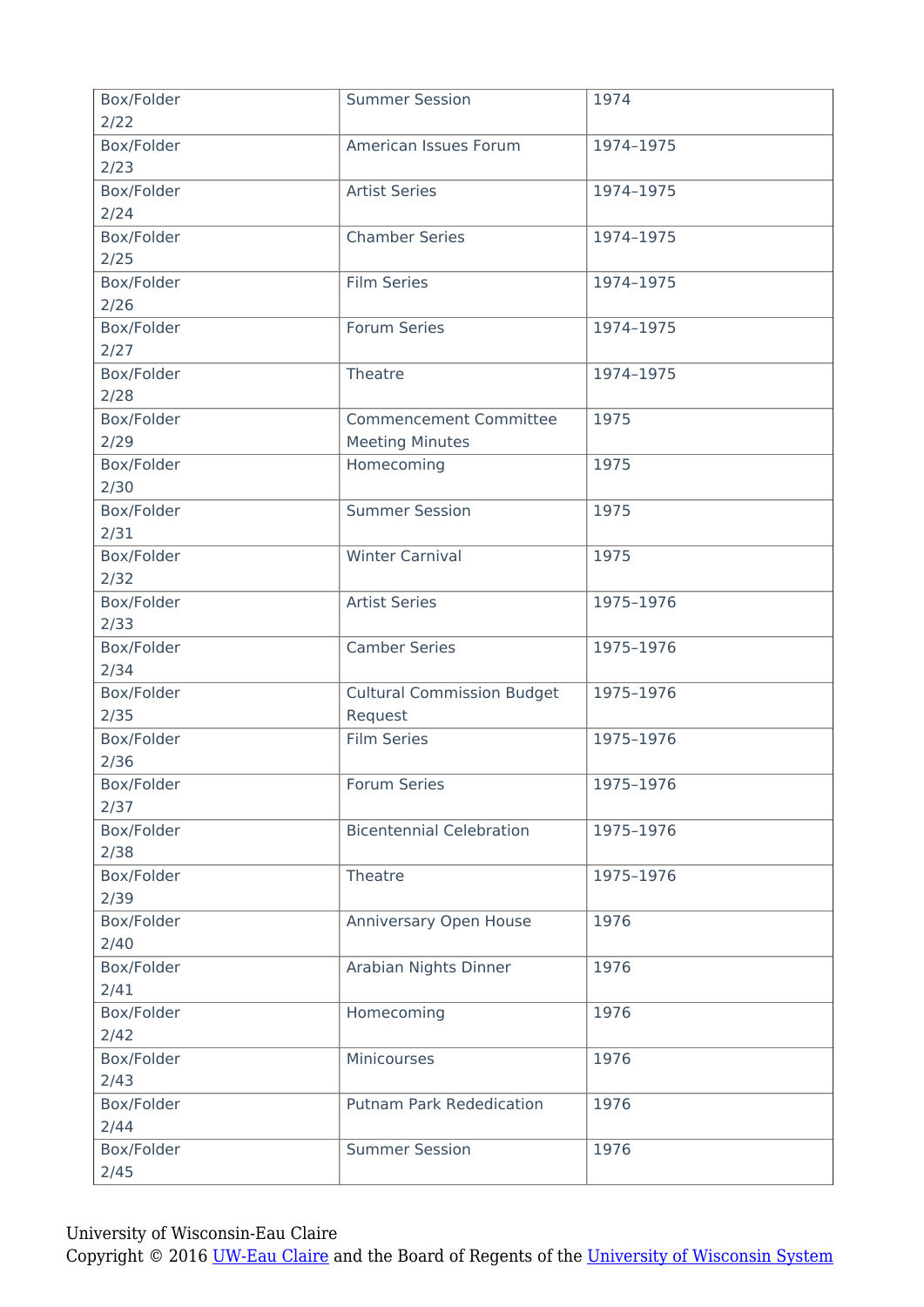| Box/Folder  | <b>Town Meeting</b>               | 1976      |
|-------------|-----------------------------------|-----------|
| 2/46        |                                   |           |
| Box/Folder  | <b>Artist Series</b>              | 1976-1977 |
| 2/47        |                                   |           |
| Box/Folder  | <b>Chamber Series</b>             | 1976-1977 |
| 2/48        |                                   |           |
| Box/Folder  | <b>Cultural Commission Budget</b> | 1976-1977 |
| 2/49        | Request                           |           |
| Box/Folder  | <b>Film Series</b>                | 1976-1977 |
| 2/50        |                                   |           |
| Box/Folder  | Forum Series                      | 1976-1977 |
| 2/51        |                                   |           |
| Box/Folder  | Theatre                           | 1976-1977 |
| 2/52        |                                   |           |
| Box/Folder  | Harlem Opera                      | 1977      |
|             |                                   |           |
| 2/53        |                                   |           |
| Box/Folder  | Homecoming                        | 1977      |
| 2/54        |                                   |           |
| Box/Folder  | Minicourses                       | 1977      |
| 2/55        |                                   |           |
| Box/Folder  | Scholfield Hall Garden Project    | 1977      |
| 2/56        |                                   |           |
| Box/Folder  | <b>Summer Session</b>             | 1977      |
| 2/57        |                                   |           |
| Box/Folder  | <b>Artist Series</b>              | 1977-1978 |
| 2/58        |                                   |           |
| Box/Folder  | <b>Chamber Series</b>             | 1977-1978 |
| 2/59        |                                   |           |
| Box/Folder  | <b>Film Series</b>                | 1977-1978 |
| 2/60        |                                   |           |
| Box/Folder  | Forum Series                      | 1977-1978 |
|             |                                   |           |
| 2/61        |                                   |           |
| Box/Folder  | <b>University Activities</b>      | 1977-1978 |
| 2/62        | <b>Commission Ending Budget</b>   |           |
| Box/Folder  | Cabaret                           | 1978      |
| 2/63        |                                   |           |
| Box/Folder  | Homecoming                        | 1978      |
| 2/64        |                                   |           |
| Box/ Folder | Minicourses                       | 1978      |
| 2/65        |                                   |           |
|             |                                   |           |
| Box/Folder  | <b>Summer Session</b>             | 1978      |
| 2/66        |                                   |           |
| Box/Folder  | <b>Winter Carnival</b>            | 1978      |
| 2/67        |                                   |           |
| Box/Folder  | <b>Artist Series</b>              | 1978-1979 |
| 2/68        |                                   |           |
| Box/Folder  | <b>Chamber Series</b>             | 1978-1979 |
| 2/69        |                                   |           |
|             |                                   |           |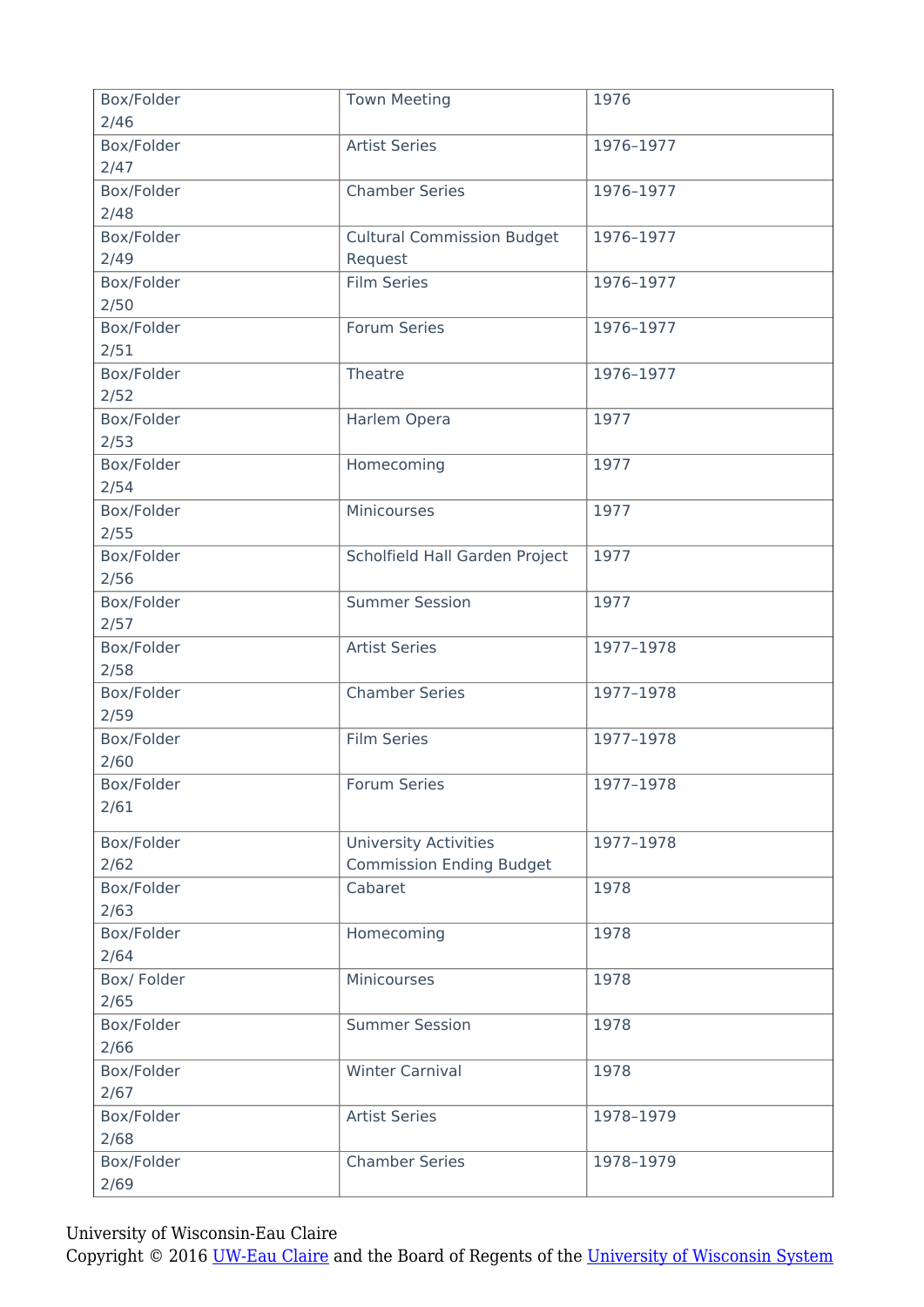| Box/Folder<br>2/70 | <b>Film Series</b>                | 1978-1979 |
|--------------------|-----------------------------------|-----------|
| Box/Folder         | <b>Forum Series</b>               | 1978-1979 |
| 2/71               |                                   |           |
| Box/Folder         | Cabaret                           | 1979      |
|                    |                                   |           |
| 2/72               |                                   |           |
| Box/Folder         | Homecoming                        | 1979      |
| 2/73               |                                   |           |
| Box/Folder         | Minicourses                       | 1979      |
| 2/74               |                                   |           |
| Box/Folder         | <b>Summer Session</b>             | 1979      |
| 2/75               |                                   |           |
| Box/Folder         | <b>Winter Carnival</b>            | 1979      |
| 2/76               |                                   |           |
| Box/Folder         | <b>Artist Series</b>              | 1979-1980 |
| 2/77               |                                   |           |
| Box/Folder         | Cabin                             | 1979-1980 |
| 2/78               |                                   |           |
| Box/Folder         | <b>Chamber Series</b>             | 1979-1980 |
| 2/79               |                                   |           |
| Box/Folder         | Forum Series                      | 1979-1980 |
| 2/80               |                                   |           |
| Box/Folder         | <b>University Activities</b>      | 1979-1980 |
| 2/81               | <b>Commission Ending Budget</b>   |           |
| Box/Folder         | Cabaret                           | 1980      |
| 3/1                |                                   |           |
| Box/Folder         | The Cabin                         | 1980      |
| 3/2                |                                   |           |
|                    |                                   |           |
| Box/Folder         | <b>Chancellors Retirement and</b> | 1980      |
| 3/3                | <b>Graduation Minutes</b>         |           |
| Box/Folder         | <b>Commencement Eve</b>           | 1980      |
| 3/4                | Picnic/Concert                    |           |
| Box/Folder         | Homecoming                        | 1980      |
| 3/5                |                                   |           |
| Box/Folder         | Minicourses                       | 1980      |
| 3/6                |                                   |           |
| Box/Folder         | <b>Summer Session</b>             | 1980      |
| 3/7                |                                   |           |
| Box/Folder         | <b>Winter Carnival</b>            | 1980      |
| 3/8                |                                   |           |
| Box/Folder         | <b>Artist Series</b>              | 1980-1981 |
| 3/9                |                                   |           |
| Box/Folder         | <b>Chamber Series</b>             | 1980-1981 |
| 3/10               |                                   |           |
|                    |                                   |           |
| Box/Folder         | <b>Film Series</b>                | 1980-1981 |
| 3/11               |                                   |           |
| Box/Folder         | Forum Series                      | 1980-1981 |
| 3/12               |                                   |           |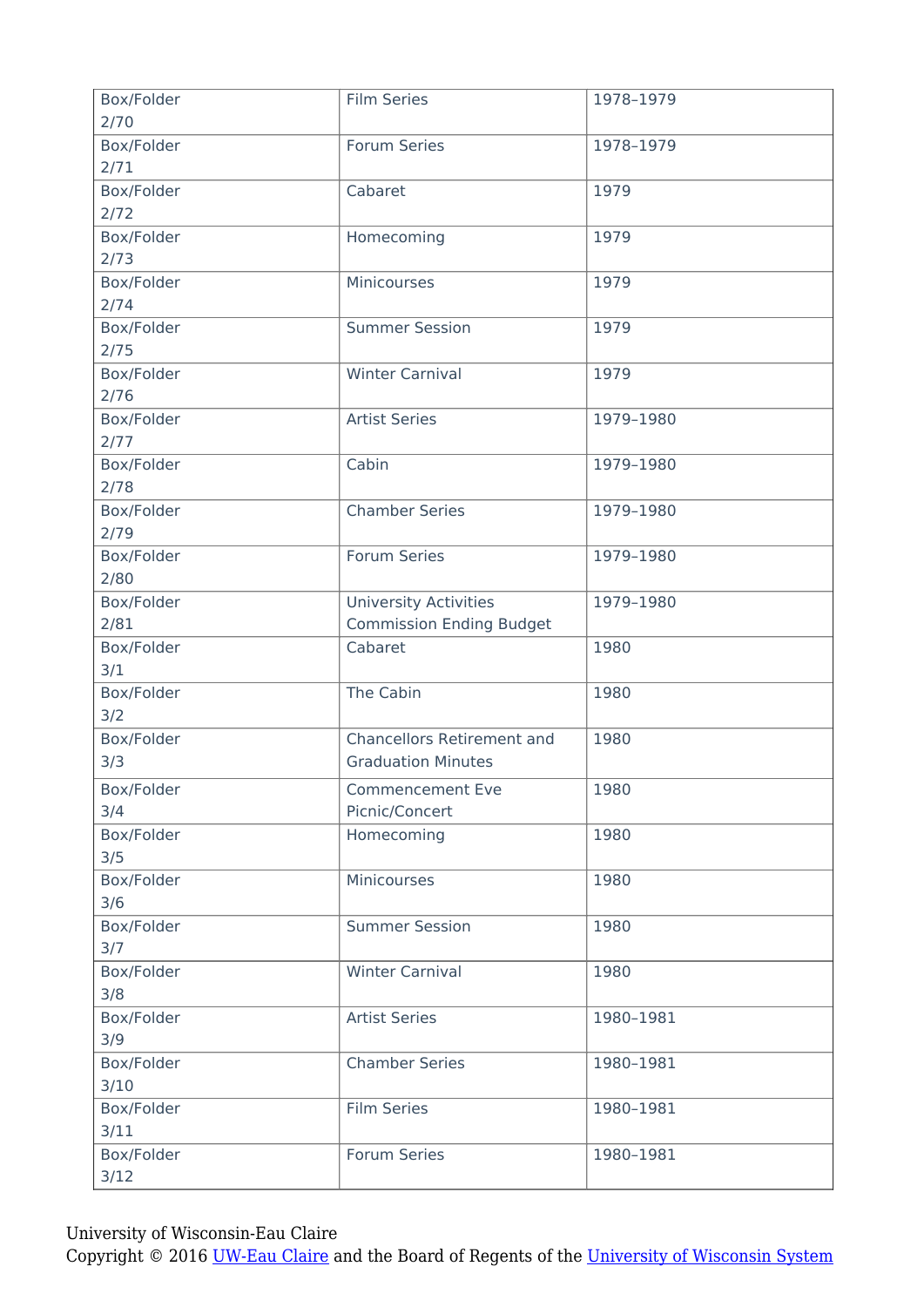| The Cabin<br>Box/Folder<br>1981<br>3/14<br><b>Chancellor Hannah</b><br>Box/Folder<br>1981<br>3/15<br>Inauguration<br><b>Commencement Committee</b><br>1981<br>Box/Folder<br><b>Meeting Minutes</b><br>$3/16$<br>Box/Folder<br>Homecoming<br>1981<br>3/17<br>Minicourses<br>Box/Folder<br>1981<br>3/18<br>Box/Folder<br><b>Summer Session</b><br>1981<br>3/19<br>Box/Folder<br>1981<br><b>Tea Dance</b><br>3/20<br>Box/Folder<br><b>Artist Series</b><br>1981-1982<br>3/21<br>Box/Folder<br><b>Chamber Series</b><br>1981-1982<br>$3/22$<br>Forum Series<br>Box/Folder<br>1981-1982<br>3/23<br>Box/Folder<br>Allied Health Bldg. Dedication<br>1982<br>3/24<br>Cabaret<br>Box/Folder<br>1982<br>$3/25$<br>Box/Folder<br><b>Commencement Committee</b><br>1982<br>3/26<br><b>Meeting Minutes</b><br>Homecoming<br>1982<br>Box/Folder<br>$3/27$<br>Minicourses<br>Box/Folder<br>1982<br>3/28<br>Box/Folder<br>Recognition Banquet;<br>1982;<br>Service Recognition and<br>3/29<br>2011; 2013; 2018-2022<br>Retirement<br>Box/Folder<br><b>Summer Session</b><br>1982<br>3/30<br>Symphony Band Pops Concert<br>Box/Folder<br>1982<br>3/31<br>1982<br>Box/Folder<br>Opera Week<br>3/32<br><b>Winter Carnival</b><br>Box/Folder<br>1982<br>3/33<br><b>Artist Series</b><br>Box/Folder<br>1982-1983<br>3/34<br>Box/Folder<br>First Nighters Dinner<br>1982-1983<br>$3/35$ | Box/Folder<br>3/13 | Cabaret | 1981 |
|--------------------------------------------------------------------------------------------------------------------------------------------------------------------------------------------------------------------------------------------------------------------------------------------------------------------------------------------------------------------------------------------------------------------------------------------------------------------------------------------------------------------------------------------------------------------------------------------------------------------------------------------------------------------------------------------------------------------------------------------------------------------------------------------------------------------------------------------------------------------------------------------------------------------------------------------------------------------------------------------------------------------------------------------------------------------------------------------------------------------------------------------------------------------------------------------------------------------------------------------------------------------------------------------------------------------------------------------------------------------|--------------------|---------|------|
|                                                                                                                                                                                                                                                                                                                                                                                                                                                                                                                                                                                                                                                                                                                                                                                                                                                                                                                                                                                                                                                                                                                                                                                                                                                                                                                                                                    |                    |         |      |
|                                                                                                                                                                                                                                                                                                                                                                                                                                                                                                                                                                                                                                                                                                                                                                                                                                                                                                                                                                                                                                                                                                                                                                                                                                                                                                                                                                    |                    |         |      |
|                                                                                                                                                                                                                                                                                                                                                                                                                                                                                                                                                                                                                                                                                                                                                                                                                                                                                                                                                                                                                                                                                                                                                                                                                                                                                                                                                                    |                    |         |      |
|                                                                                                                                                                                                                                                                                                                                                                                                                                                                                                                                                                                                                                                                                                                                                                                                                                                                                                                                                                                                                                                                                                                                                                                                                                                                                                                                                                    |                    |         |      |
|                                                                                                                                                                                                                                                                                                                                                                                                                                                                                                                                                                                                                                                                                                                                                                                                                                                                                                                                                                                                                                                                                                                                                                                                                                                                                                                                                                    |                    |         |      |
|                                                                                                                                                                                                                                                                                                                                                                                                                                                                                                                                                                                                                                                                                                                                                                                                                                                                                                                                                                                                                                                                                                                                                                                                                                                                                                                                                                    |                    |         |      |
|                                                                                                                                                                                                                                                                                                                                                                                                                                                                                                                                                                                                                                                                                                                                                                                                                                                                                                                                                                                                                                                                                                                                                                                                                                                                                                                                                                    |                    |         |      |
|                                                                                                                                                                                                                                                                                                                                                                                                                                                                                                                                                                                                                                                                                                                                                                                                                                                                                                                                                                                                                                                                                                                                                                                                                                                                                                                                                                    |                    |         |      |
|                                                                                                                                                                                                                                                                                                                                                                                                                                                                                                                                                                                                                                                                                                                                                                                                                                                                                                                                                                                                                                                                                                                                                                                                                                                                                                                                                                    |                    |         |      |
|                                                                                                                                                                                                                                                                                                                                                                                                                                                                                                                                                                                                                                                                                                                                                                                                                                                                                                                                                                                                                                                                                                                                                                                                                                                                                                                                                                    |                    |         |      |
|                                                                                                                                                                                                                                                                                                                                                                                                                                                                                                                                                                                                                                                                                                                                                                                                                                                                                                                                                                                                                                                                                                                                                                                                                                                                                                                                                                    |                    |         |      |
|                                                                                                                                                                                                                                                                                                                                                                                                                                                                                                                                                                                                                                                                                                                                                                                                                                                                                                                                                                                                                                                                                                                                                                                                                                                                                                                                                                    |                    |         |      |
|                                                                                                                                                                                                                                                                                                                                                                                                                                                                                                                                                                                                                                                                                                                                                                                                                                                                                                                                                                                                                                                                                                                                                                                                                                                                                                                                                                    |                    |         |      |
|                                                                                                                                                                                                                                                                                                                                                                                                                                                                                                                                                                                                                                                                                                                                                                                                                                                                                                                                                                                                                                                                                                                                                                                                                                                                                                                                                                    |                    |         |      |
|                                                                                                                                                                                                                                                                                                                                                                                                                                                                                                                                                                                                                                                                                                                                                                                                                                                                                                                                                                                                                                                                                                                                                                                                                                                                                                                                                                    |                    |         |      |
|                                                                                                                                                                                                                                                                                                                                                                                                                                                                                                                                                                                                                                                                                                                                                                                                                                                                                                                                                                                                                                                                                                                                                                                                                                                                                                                                                                    |                    |         |      |
|                                                                                                                                                                                                                                                                                                                                                                                                                                                                                                                                                                                                                                                                                                                                                                                                                                                                                                                                                                                                                                                                                                                                                                                                                                                                                                                                                                    |                    |         |      |
|                                                                                                                                                                                                                                                                                                                                                                                                                                                                                                                                                                                                                                                                                                                                                                                                                                                                                                                                                                                                                                                                                                                                                                                                                                                                                                                                                                    |                    |         |      |
|                                                                                                                                                                                                                                                                                                                                                                                                                                                                                                                                                                                                                                                                                                                                                                                                                                                                                                                                                                                                                                                                                                                                                                                                                                                                                                                                                                    |                    |         |      |
|                                                                                                                                                                                                                                                                                                                                                                                                                                                                                                                                                                                                                                                                                                                                                                                                                                                                                                                                                                                                                                                                                                                                                                                                                                                                                                                                                                    |                    |         |      |
|                                                                                                                                                                                                                                                                                                                                                                                                                                                                                                                                                                                                                                                                                                                                                                                                                                                                                                                                                                                                                                                                                                                                                                                                                                                                                                                                                                    |                    |         |      |
|                                                                                                                                                                                                                                                                                                                                                                                                                                                                                                                                                                                                                                                                                                                                                                                                                                                                                                                                                                                                                                                                                                                                                                                                                                                                                                                                                                    |                    |         |      |
|                                                                                                                                                                                                                                                                                                                                                                                                                                                                                                                                                                                                                                                                                                                                                                                                                                                                                                                                                                                                                                                                                                                                                                                                                                                                                                                                                                    |                    |         |      |
|                                                                                                                                                                                                                                                                                                                                                                                                                                                                                                                                                                                                                                                                                                                                                                                                                                                                                                                                                                                                                                                                                                                                                                                                                                                                                                                                                                    |                    |         |      |
|                                                                                                                                                                                                                                                                                                                                                                                                                                                                                                                                                                                                                                                                                                                                                                                                                                                                                                                                                                                                                                                                                                                                                                                                                                                                                                                                                                    |                    |         |      |
|                                                                                                                                                                                                                                                                                                                                                                                                                                                                                                                                                                                                                                                                                                                                                                                                                                                                                                                                                                                                                                                                                                                                                                                                                                                                                                                                                                    |                    |         |      |
|                                                                                                                                                                                                                                                                                                                                                                                                                                                                                                                                                                                                                                                                                                                                                                                                                                                                                                                                                                                                                                                                                                                                                                                                                                                                                                                                                                    |                    |         |      |
|                                                                                                                                                                                                                                                                                                                                                                                                                                                                                                                                                                                                                                                                                                                                                                                                                                                                                                                                                                                                                                                                                                                                                                                                                                                                                                                                                                    |                    |         |      |
|                                                                                                                                                                                                                                                                                                                                                                                                                                                                                                                                                                                                                                                                                                                                                                                                                                                                                                                                                                                                                                                                                                                                                                                                                                                                                                                                                                    |                    |         |      |
|                                                                                                                                                                                                                                                                                                                                                                                                                                                                                                                                                                                                                                                                                                                                                                                                                                                                                                                                                                                                                                                                                                                                                                                                                                                                                                                                                                    |                    |         |      |
|                                                                                                                                                                                                                                                                                                                                                                                                                                                                                                                                                                                                                                                                                                                                                                                                                                                                                                                                                                                                                                                                                                                                                                                                                                                                                                                                                                    |                    |         |      |
|                                                                                                                                                                                                                                                                                                                                                                                                                                                                                                                                                                                                                                                                                                                                                                                                                                                                                                                                                                                                                                                                                                                                                                                                                                                                                                                                                                    |                    |         |      |
|                                                                                                                                                                                                                                                                                                                                                                                                                                                                                                                                                                                                                                                                                                                                                                                                                                                                                                                                                                                                                                                                                                                                                                                                                                                                                                                                                                    |                    |         |      |
|                                                                                                                                                                                                                                                                                                                                                                                                                                                                                                                                                                                                                                                                                                                                                                                                                                                                                                                                                                                                                                                                                                                                                                                                                                                                                                                                                                    |                    |         |      |
|                                                                                                                                                                                                                                                                                                                                                                                                                                                                                                                                                                                                                                                                                                                                                                                                                                                                                                                                                                                                                                                                                                                                                                                                                                                                                                                                                                    |                    |         |      |
|                                                                                                                                                                                                                                                                                                                                                                                                                                                                                                                                                                                                                                                                                                                                                                                                                                                                                                                                                                                                                                                                                                                                                                                                                                                                                                                                                                    |                    |         |      |
|                                                                                                                                                                                                                                                                                                                                                                                                                                                                                                                                                                                                                                                                                                                                                                                                                                                                                                                                                                                                                                                                                                                                                                                                                                                                                                                                                                    |                    |         |      |
|                                                                                                                                                                                                                                                                                                                                                                                                                                                                                                                                                                                                                                                                                                                                                                                                                                                                                                                                                                                                                                                                                                                                                                                                                                                                                                                                                                    |                    |         |      |
|                                                                                                                                                                                                                                                                                                                                                                                                                                                                                                                                                                                                                                                                                                                                                                                                                                                                                                                                                                                                                                                                                                                                                                                                                                                                                                                                                                    |                    |         |      |
|                                                                                                                                                                                                                                                                                                                                                                                                                                                                                                                                                                                                                                                                                                                                                                                                                                                                                                                                                                                                                                                                                                                                                                                                                                                                                                                                                                    |                    |         |      |
|                                                                                                                                                                                                                                                                                                                                                                                                                                                                                                                                                                                                                                                                                                                                                                                                                                                                                                                                                                                                                                                                                                                                                                                                                                                                                                                                                                    |                    |         |      |
|                                                                                                                                                                                                                                                                                                                                                                                                                                                                                                                                                                                                                                                                                                                                                                                                                                                                                                                                                                                                                                                                                                                                                                                                                                                                                                                                                                    |                    |         |      |
|                                                                                                                                                                                                                                                                                                                                                                                                                                                                                                                                                                                                                                                                                                                                                                                                                                                                                                                                                                                                                                                                                                                                                                                                                                                                                                                                                                    |                    |         |      |
|                                                                                                                                                                                                                                                                                                                                                                                                                                                                                                                                                                                                                                                                                                                                                                                                                                                                                                                                                                                                                                                                                                                                                                                                                                                                                                                                                                    |                    |         |      |
|                                                                                                                                                                                                                                                                                                                                                                                                                                                                                                                                                                                                                                                                                                                                                                                                                                                                                                                                                                                                                                                                                                                                                                                                                                                                                                                                                                    |                    |         |      |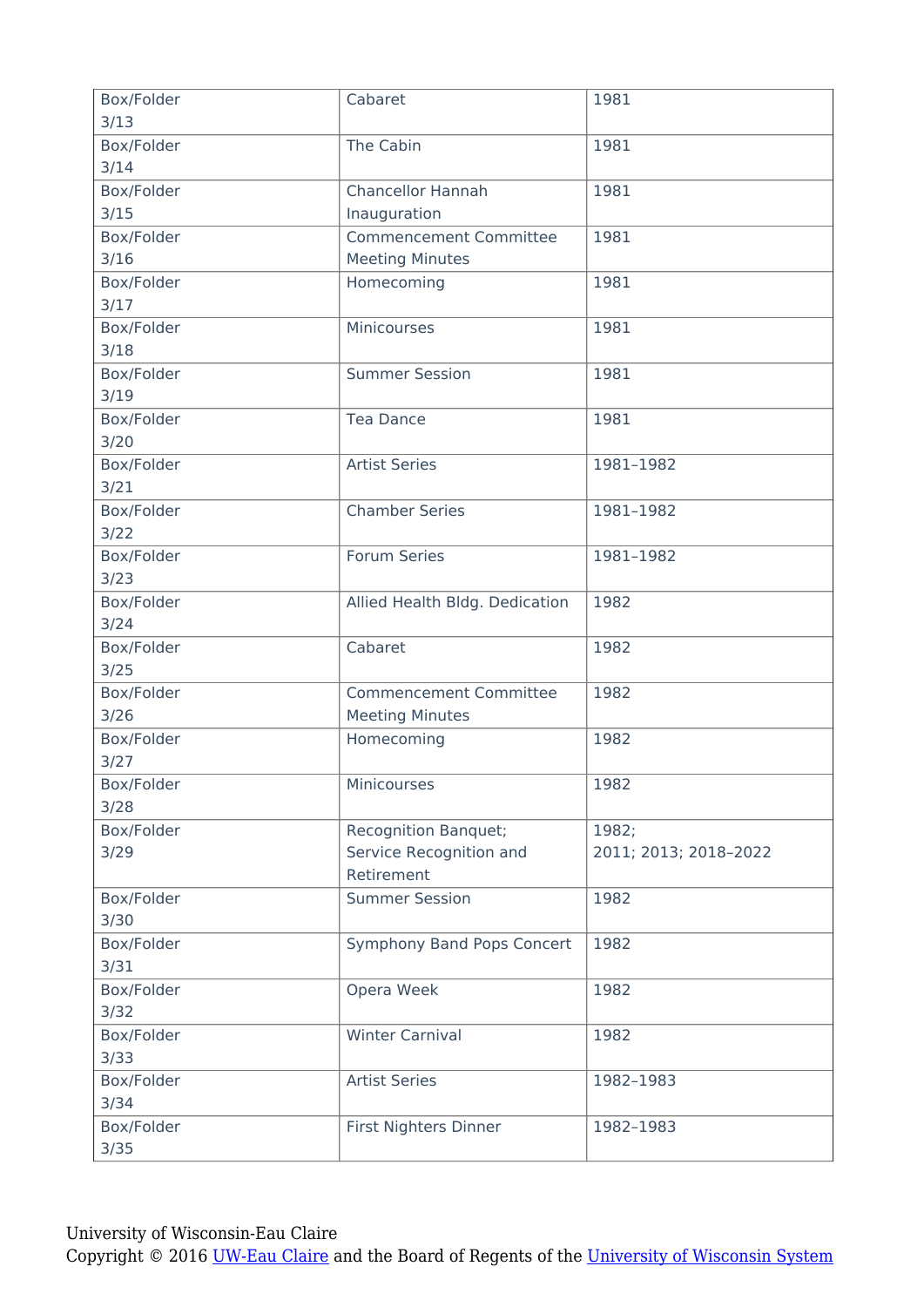| Box/Folder | <b>Forum Series</b>       | 1982-1983 |
|------------|---------------------------|-----------|
| 3/36       |                           |           |
| Box/Folder | Theatre                   | 1982-1983 |
| 3/37       |                           |           |
| Box/Folder | Cabaret                   | 1983      |
| 3/38       |                           |           |
| Box/Folder | The Cabin                 | 1983      |
| 3/39       |                           |           |
| Box/Folder | Commencement              | 1983      |
| 3/40       |                           |           |
| Box/Folder | Homecoming                | 1983      |
| 3/41       |                           |           |
| Box/Folder | Minicourses               | 1983      |
|            |                           |           |
| 3/42       |                           |           |
| Box/Folder | Opera Week                | 1983      |
| 3/43       |                           |           |
| Box/Folder | <b>Summer Session</b>     | 1983      |
| 3/44       |                           |           |
| Box/Folder | Truman Lowe Indian Art    | 1983      |
| 3/45       |                           |           |
| Box/Folder | <b>Artist Series</b>      | 1983-1984 |
| $3/46$     |                           |           |
| Box/Folder | <b>Film Series</b>        | 1983-1984 |
| 3/47       |                           |           |
|            |                           |           |
| Box/Folder | Forum Series              | 1983-1984 |
| 3/48       |                           |           |
| Box/Folder | Cabaret                   | 1984      |
| 3/49       |                           |           |
| Box/Folder | The Cabin                 | 1984      |
| 3/50       |                           |           |
|            |                           |           |
| Box/Folder | Commencement              | 1984      |
| 3/51       |                           |           |
| Box/Folder | <b>Gala Concerts</b>      | 1984      |
| $3/52$     |                           |           |
| Box/Folder | Homecoming                | 1984      |
| 3/53       |                           |           |
| Box/Folder | Minicourses               | 1984      |
| 3/54       |                           |           |
| Box/Folder | <b>Summer Session</b>     | 1984      |
| 3/55       |                           |           |
| Box/Folder | <b>Artist Series</b>      | 1984-1985 |
| 3/56       |                           |           |
| Box/Folder | Forum Series              | 1984-1985 |
|            |                           |           |
| 3/57       |                           |           |
| Box/Folder | Cabaret                   | 1985      |
| 3/58       |                           |           |
| Box/Folder | <b>Chancellor Schnack</b> | 1985      |
| 3/59       | Inauguration              |           |
|            |                           |           |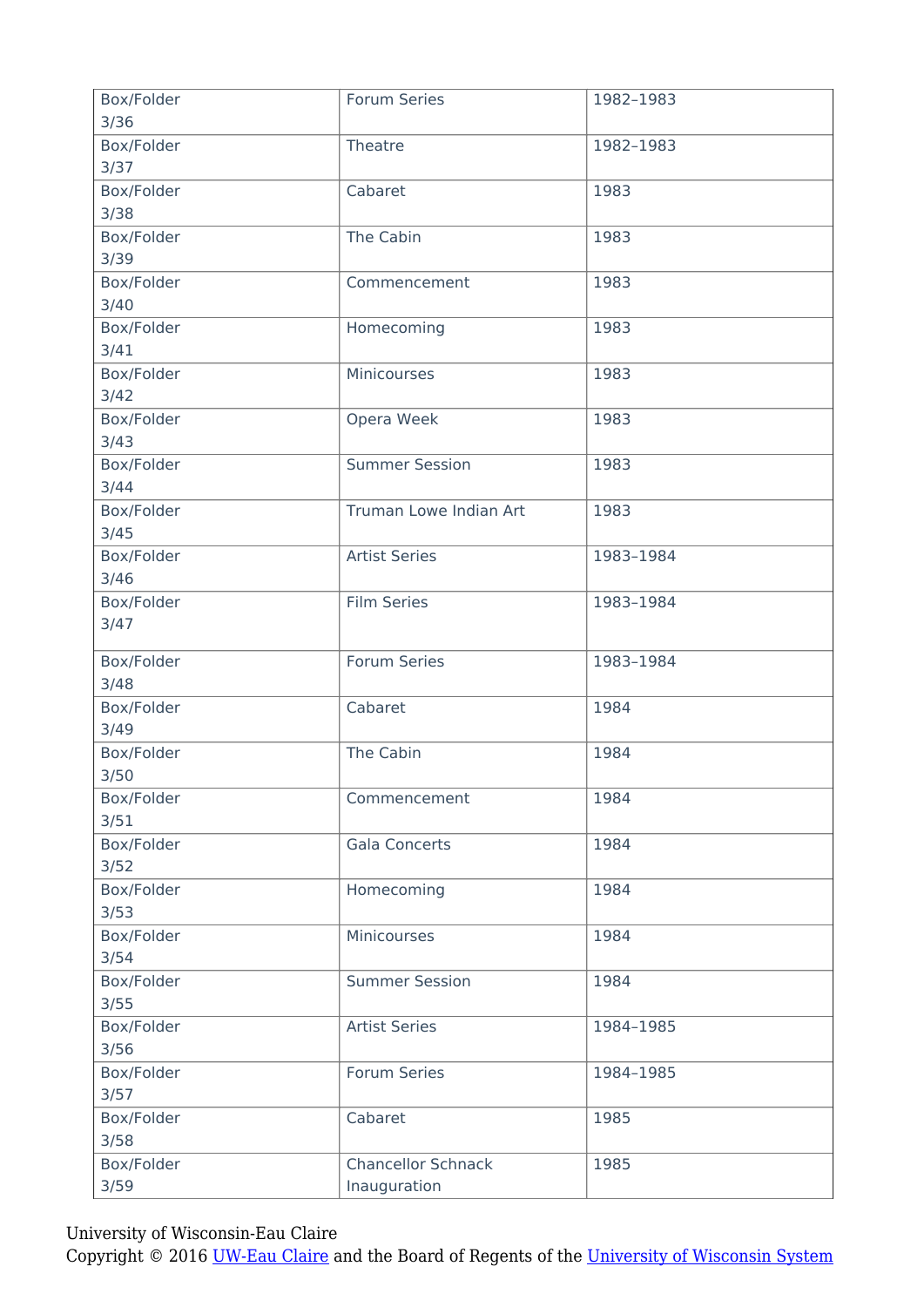| Box/Folder<br>3/60   | Commencement                              | 1985      |
|----------------------|-------------------------------------------|-----------|
| Box/Folder<br>3/61   | <b>Film Series</b>                        | 1985-1986 |
| Box/Folder<br>3/62   | <b>Forum Series</b>                       | 1985-1986 |
| Box/Folder<br>3/63   | <b>Gala Concert Series</b>                | 1985      |
| Box/Folder<br>3/64   | Homecoming                                | 1985      |
| Box/Folder<br>3/65   | Minicourses                               | 1985      |
| Box/Folder<br>3/66   | Opera Week                                | 1985      |
| Box/Folder<br>3/67   | <b>SAI Style Show</b>                     | 1985      |
| Box/Folder<br>3/68   | <b>Summer Session</b>                     | 1985      |
| Box/Folder<br>3/69   | <b>Winter Carnival</b>                    | 1985      |
| Box/Folder<br>3/70   | <b>Woodland Counterpoint</b><br>Reception | 1985      |
| Box/Folder<br>3/71   | <b>Artist Series</b>                      | 1985-1986 |
| Box/Folder<br>3/72   | Cabaret                                   | 1986      |
| Box/Folder<br>3/73   | <b>Commencement Eve Concert</b>           | 1986      |
| Box/Folder<br>3/74   | <b>Fine Arts Dedication</b>               | 1986      |
| Box/Folder<br>3/75   | <b>Gala Concert Series</b>                | 1986      |
| Box/Folder<br>$3/76$ | Homecoming                                | 1986      |
| Box/Folder<br>$3/77$ | Opera Week                                | 1986      |
| Box/Folder<br>3/78   | <b>Summer Session</b>                     | 1986      |
| Box/Folder<br>3/79   | <b>Artist Series</b>                      | 1986-1987 |
| Box/Folder<br>3/80   | <b>Film Series</b>                        | 1986-1987 |
| Box/Folder<br>3/81   | Forum Series                              | 1986-1987 |
| Box/Folder<br>3/82   | Cabaret                                   | 1987      |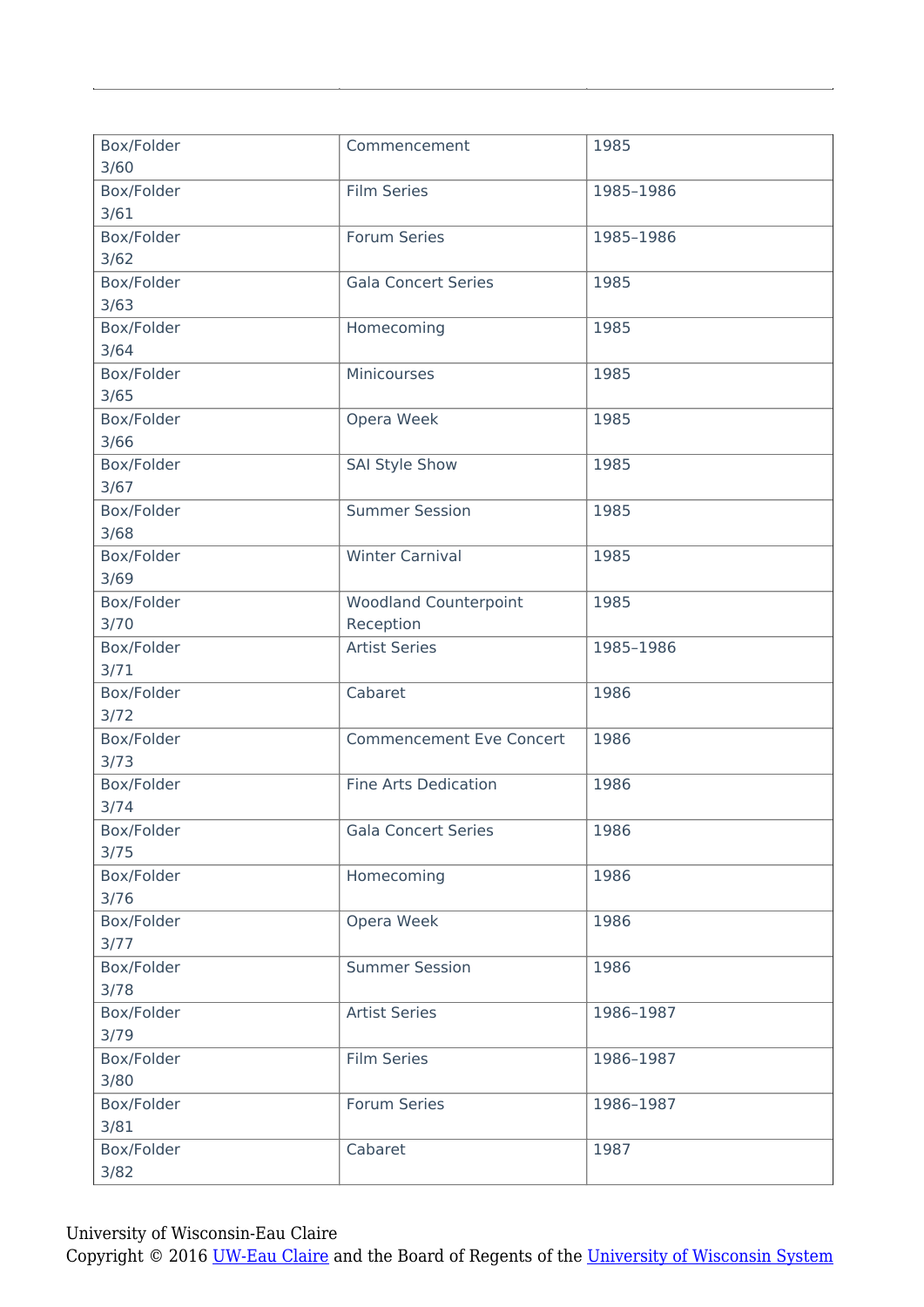| Box/Folder<br>3/83 | <b>Summer Session</b>            | 1987      |
|--------------------|----------------------------------|-----------|
| Box/Folder         | Zorn Arena Dedication            | 1987      |
| 3/84               |                                  |           |
| Box/Folder         | <b>Artist Series</b>             | 1987-1988 |
| 3/85               |                                  |           |
| Box/Folder         | <b>Film Series</b>               | 1987-1988 |
| 3/86               |                                  |           |
| Box/Folder         | Forum Series                     | 1987-1988 |
| 3/87               |                                  |           |
| Box/Folder         | Ade Olson Dedication             | 1988      |
| 3/88               |                                  |           |
| Box/Folder         | Cabaret                          | 1988      |
| 3/89               |                                  |           |
| Box/Folder         | Homecoming                       | 1988      |
| 3/90               |                                  |           |
| Box/Folder         | <b>Olson Addition Dedication</b> | 1988      |
| 4/1                | Committee                        |           |
| Box/Folder         | <b>Summer Session</b>            | 1988      |
| 4/2                |                                  |           |
| Box/Folder         | <b>Artist Series</b>             | 1988-1989 |
| 4/3                |                                  |           |
| Box/Folder         | <b>Film Series</b>               | 1988-1989 |
| 4/4                |                                  |           |
| Box/Folder         | Forum Series                     | 1988-1989 |
| 4/5                |                                  |           |
| Box/Folder         | Cabaret                          | 1989      |
| 4/6                |                                  |           |
| Box/Folder         | Homecoming                       | 1989      |
| 4/7                |                                  |           |
| Box/Folder         | <b>Summer Session</b>            | 1989      |
| 4/8                |                                  |           |
| Box/Folder         | <b>Artist Series</b>             | 1989-1990 |
| 4/9                |                                  |           |
| Box/Folder         | <b>Film Series</b>               | 1989-1990 |
| 4/10               |                                  |           |
| Box/Folder         | Forum Series                     | 1989-1990 |
| 4/11               |                                  |           |
| Box/Folder         | Cabaret                          | 1990      |
| 4/12               |                                  |           |
| Box/Folder         | <b>Summer Session</b>            | 1990      |
| 4/13               |                                  |           |
| Box/Folder         | <b>Artist Series</b>             | 1990-1991 |
| 4/14               |                                  |           |
| Box/Folder         | <b>Film Series</b>               | 1990-1991 |
| 4/15               |                                  |           |
| Box/Folder         | <b>Forum Series</b>              | 1990-1991 |
| 4/16               |                                  |           |
|                    |                                  |           |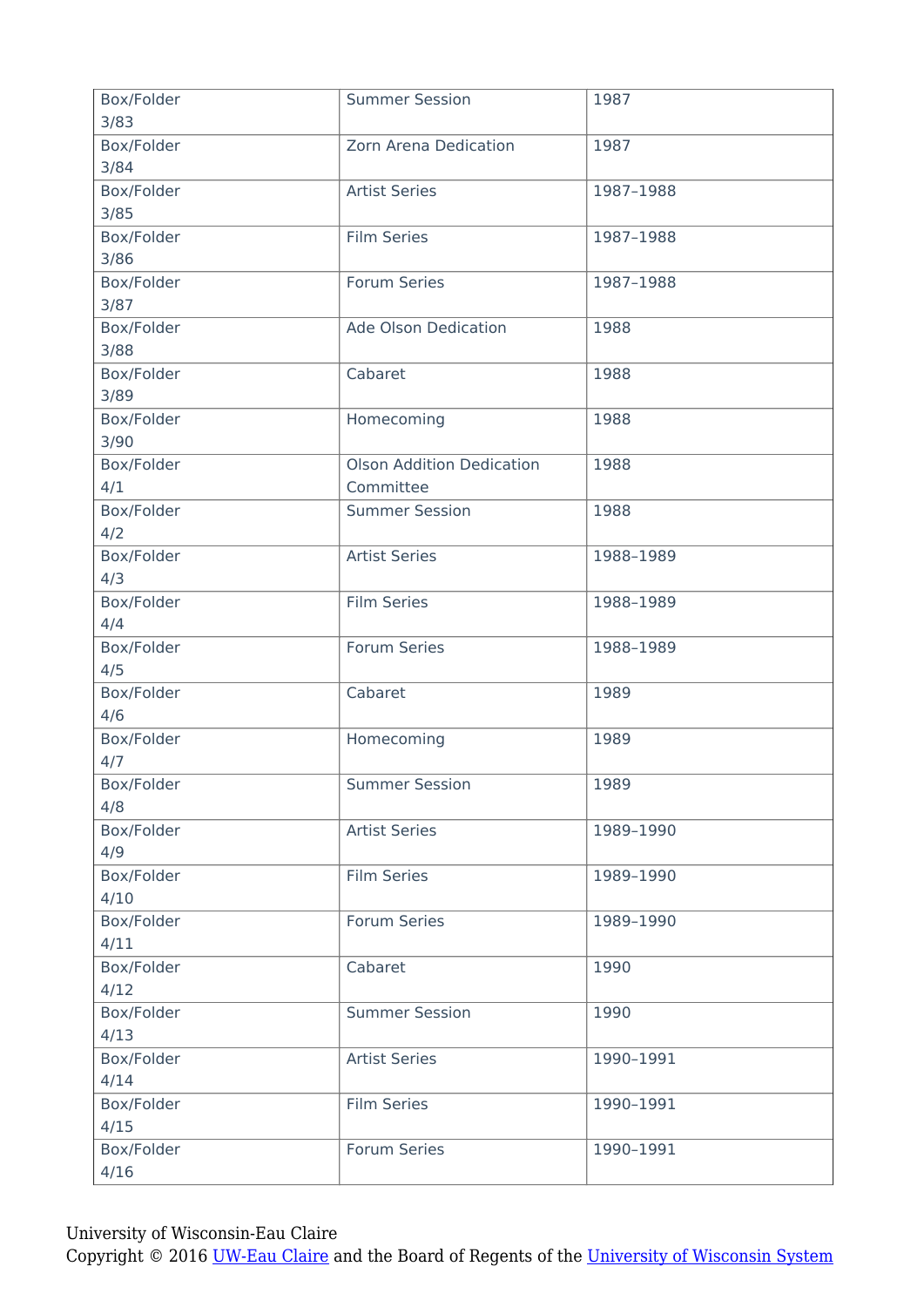| Box/Folder<br>4/17 | Vienna Tour             | 1990-1991 |
|--------------------|-------------------------|-----------|
| Box/Folder         | Cabaret                 | 1991      |
| 4/18               |                         |           |
| Box/Folder         | Points of Light Project | 1991      |
| 4/19               |                         |           |
| Box/Folder         | <b>Summer Session</b>   | 1991      |
| 4/20               |                         |           |
| Box/Folder         | <b>Artist Series</b>    | 1991-1992 |
| 4/21               |                         |           |
| Box/Folder         | <b>Film Series</b>      | 1991-1992 |
| 4/22               |                         |           |
| Box/Folder         | Forum Series            | 1991-1992 |
| 4/23               |                         |           |
| Box/Folder         | Cabaret                 | 1992      |
| 4/24               |                         |           |
| Box/Folder         | <b>Artist Series</b>    | 1992-1993 |
| 4/25               |                         |           |
| Box/Folder         | <b>Film Series</b>      | 1992-1993 |
| 4/26               |                         |           |
| Box/Folder         | Forum Series            | 1992-1993 |
| 4/27               |                         |           |
| Box/Folder         | Cabaret                 | 1993      |
| 4/28               |                         |           |
| Box/Folder         | Homecoming              | 1993      |
| 4/28A              |                         |           |
| Box/Folder         | <b>Artist Series</b>    | 1993-1994 |
| 4/29               |                         |           |
| Box/Folder         | <b>Film Series</b>      | 1993-1994 |
| 4/30               |                         |           |
| Box/Folder         | <b>Forum Series</b>     | 1993-1994 |
| 4/31               |                         |           |
| Box/Folder         | Cabaret                 | 1994      |
| 4/32               |                         |           |
| Box/Folder         | <b>Artist Series</b>    | 1994-1995 |
| 4/33               |                         |           |
| Box/Folder         | <b>Film Series</b>      | 1994-1995 |
| 4/34               |                         |           |
| Box/Folder         | Forum Series            | 1994-1995 |
| 4/35               |                         |           |
| Box/Folder         | Cabaret                 | 1995      |
| 4/36               |                         |           |
| Box/Folder         | Homecoming              | 1995      |
| 4/36A              |                         |           |
| Box/Folder         | <b>Artist Series</b>    | 1995-1996 |
| 4/37               |                         |           |
| Box/Folder         | <b>Film Series</b>      | 1995-1996 |
| 4/38               |                         |           |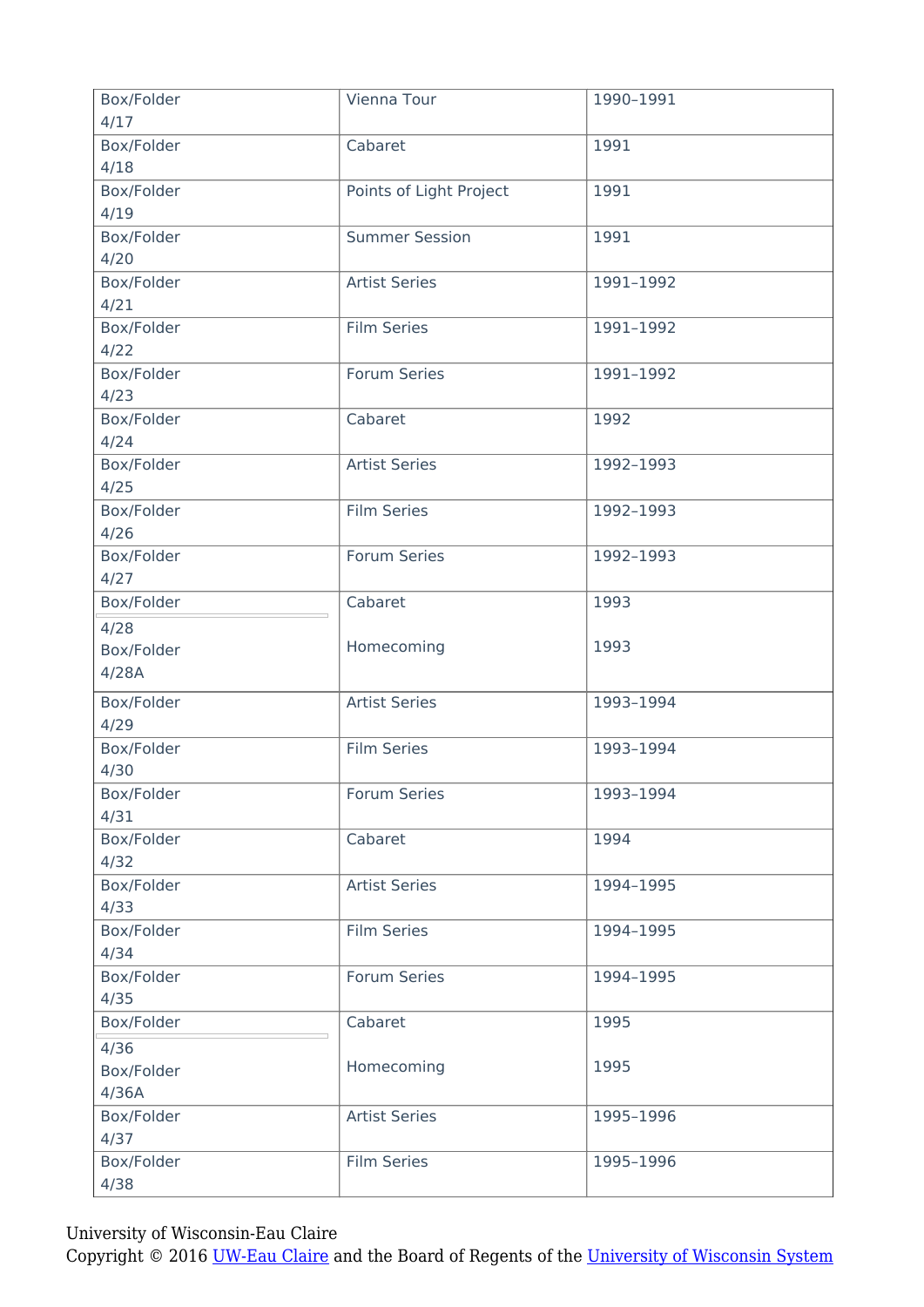| Box/Folder<br>4/39 | <b>Forum Series</b>             | 1995-1996             |
|--------------------|---------------------------------|-----------------------|
| Box/Folder         | Cabaret                         | 1996                  |
| 4/40               |                                 |                       |
| Box/Folder         | Homecoming                      | 1996                  |
| 4/40A              |                                 |                       |
| Box/Folder         | <b>Artist Series</b>            | 1996-1997             |
| 4/41               |                                 |                       |
| Box/Folder         | <b>Film Series</b>              | 1996-1997             |
| 4/42               |                                 |                       |
| Box/Folder         | Forum Series                    | 1996-1997             |
| 4/43               |                                 |                       |
| Box/Folder         | Cabaret                         | 1997                  |
| 4/44               |                                 |                       |
| Box/Folder         | <b>Chancellor Larry Schnack</b> | 1997                  |
| 4/45               | Retirement                      |                       |
| Box/Folder         |                                 |                       |
| 4/45A              | Homecoming                      | 1997                  |
| Box/Folder         | <b>Artist Series</b>            | 1997-1998             |
| 4/46               |                                 |                       |
| Box/Folder         | <b>Film Series</b>              | 1997-1998             |
| 4/47               |                                 |                       |
| Box/Folder         | <b>Forum Series</b>             | 1997-1998             |
| 4/48               |                                 |                       |
| Box/Folder         | Cabaret                         | 1998                  |
| 4/49               |                                 |                       |
| Box/Folder         | Homecoming                      | 1998                  |
| 4/49A              |                                 |                       |
| Box/Folder         | <b>Artist Series</b>            | 1998-1999             |
| 4/50               |                                 |                       |
| Box/Folder         | <b>Film Series</b>              | 1998-1999             |
| 4/51               |                                 |                       |
| Box/Folder         | Forum Series                    | 1998-1999             |
| 4/52               |                                 |                       |
| Box/Folder         | <b>Film Series</b>              | 1999-2000             |
| 4/53               |                                 |                       |
| Box/Folder         | <b>Artist Series</b>            | 2000-2001             |
| 4/54               |                                 |                       |
| Box/Folder         | <b>Film Series</b>              | 2000-2006; 2011; 2019 |
| 4/55               |                                 |                       |
| Box/Folder         | <b>Forum Series</b>             | 2000-2001             |
| 4/56               |                                 |                       |
| Box/Folder         | <b>Artist Series</b>            | 2004-2005             |
| 5/1                |                                 |                       |
| Box/Folder         | <b>Artist Series</b>            | 2004-2005             |
| 5/2                |                                 |                       |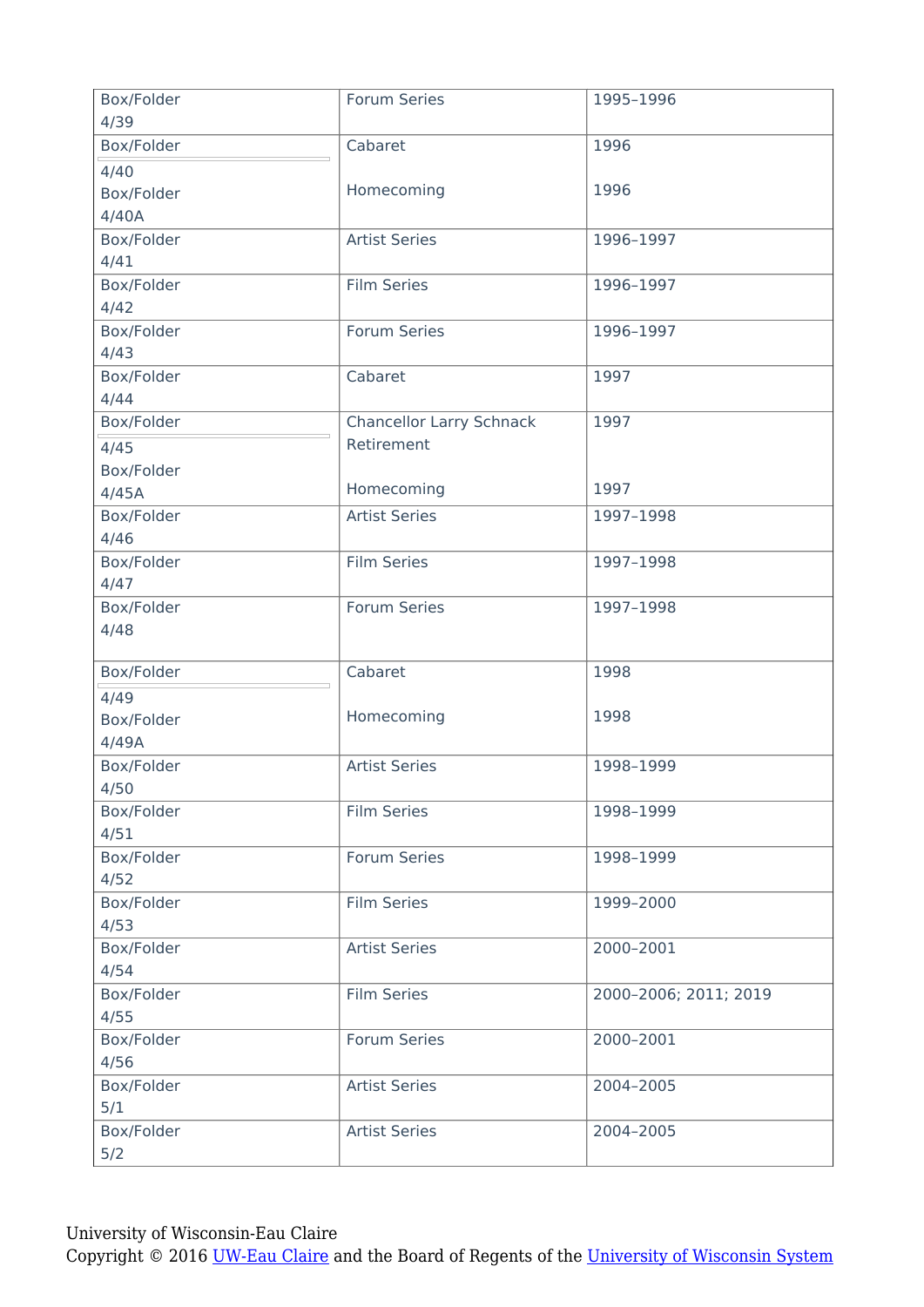| Box/Folder        | <b>Forum Series</b>       | 2004-2005 |
|-------------------|---------------------------|-----------|
| 5/3               |                           |           |
| Box/Folder<br>5/4 | Art Exhibit               | Undated   |
| Box/Folder        | <b>Film Series</b>        | Undated   |
| 5/5               |                           |           |
| Box/Folder        | Convocation               | 1968      |
| 5/6               |                           |           |
| Box/Folder        | Convocation               | 1969      |
| 5/7               |                           |           |
| Box/Folder        | Convocation               | 1970      |
| 5/8               |                           |           |
| Box/Folder        | Convocation               | 1971      |
| 5/9               |                           |           |
| Box/Folder        | Convocation               | 1972      |
| 5/10              |                           |           |
| Box/Folder        | <b>Artist Series</b>      | 1999-2000 |
| 5/11              |                           |           |
| Box /Folder       | Forum Series              | 1999-2000 |
| 5/12              |                           |           |
| Box/Folder        | Theatre                   | Undated   |
| 5/13              |                           |           |
| Box/Folder        | <b>Artists Series</b>     | 2005-2006 |
| 5/14              |                           |           |
| Box/Folder        | <b>Forum Series</b>       | 2005-2006 |
| 5/15              |                           |           |
| Box/Folder        | <b>Artists Series</b>     | 2006-2007 |
| $5/16$            |                           |           |
| Box/Folder        | Forum Series              | 2006-2007 |
| 5/17              |                           |           |
| Box/Folder        | <b>Artists Series</b>     | 2007-2008 |
| 5/18              |                           |           |
| Box/Folder        | Forum Series              | 2007-2008 |
| 5/19              |                           |           |
| Box/Folder        | The Forum & Artist Series | 2009-2012 |
| $5/20$            |                           |           |
| Box/Folder        | <b>First Fridays</b>      | 2002-2003 |
| 5/21              |                           |           |
| Box/Folder        | <b>First Fridays</b>      | 2003-2004 |
| $5/22$            |                           |           |
| Box/Folder        | <b>First Fridays</b>      | 2004-2005 |
| 5/23              |                           |           |
| Box/Folder        | <b>First Fridays</b>      | 2005-2006 |
| 5/24              |                           |           |
| Box/Folder        | <b>First Fridays</b>      | 2006-2007 |
| 5/25              |                           |           |
| Box/Folder        | <b>First Fridays</b>      | 2007-2008 |
| 5/26              |                           |           |
|                   |                           |           |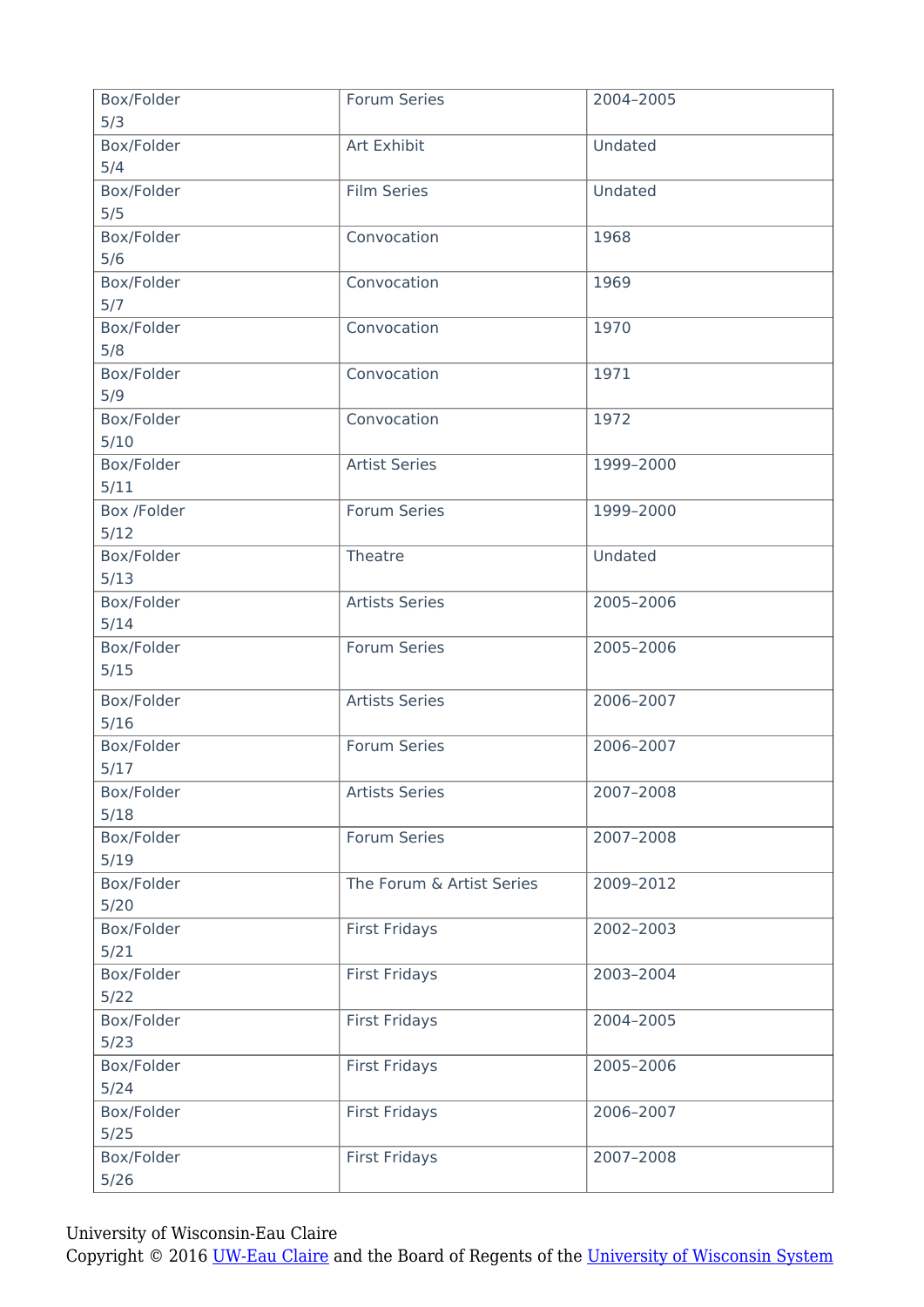| Box/Folder<br>$5/27$ | <b>First Fridays</b>         | 2008-2009            |
|----------------------|------------------------------|----------------------|
|                      |                              |                      |
| Box/Folder           | <b>First Fridays</b>         | 2009-2012            |
| 6/1                  |                              |                      |
| Box/Folder           | <b>First Fridays</b>         | 2010-2011            |
| 6/2                  |                              |                      |
| Box/Folder           | Mailing List/Farewell Letter | 2010-2011            |
| 6/3                  |                              |                      |
| Box/Folder           | First Fridays Food Requests  | 2003-2005            |
| 6/4                  |                              |                      |
| Box/Folder           | PR (photographs)             | 2005-2006            |
| 6/5                  |                              |                      |
| Box/Folder           | Historic & Files from Comp.  | 2002-2003            |
| 6/6                  |                              |                      |
| Box/Folder           | Artists Series Committee     | 2008-2009            |
| 6/7                  | Members                      |                      |
|                      |                              |                      |
| Box/Folder           | Forum Committee              | 2008-2009            |
| 6/8                  |                              |                      |
| Box/Folder           | Yu Wei                       | 2008                 |
| 6/9                  |                              |                      |
| Box/Folder           | <b>AS/F General</b>          | 2008-2009            |
| 6/10                 |                              |                      |
| Box/Folder           | Jeffrey Smith                | 2008                 |
| 6/11                 |                              |                      |
| Box/Folder           | <b>Alexandre Tharaud</b>     | 2008                 |
| 6/12                 |                              |                      |
| Box/Folder           | Avalon                       | 2008                 |
| 6/13                 |                              |                      |
| Box/Folder           | <b>Tariq Ali</b>             | 2008                 |
| 6/14                 |                              |                      |
|                      |                              |                      |
| Box/Folder           | John Perkins                 | 2008                 |
| 6/15                 |                              |                      |
| Box/Folder           | <b>Hubbard Street II</b>     | 2009                 |
| 6/16                 |                              |                      |
| Box/Folder           | Robin & Linda Williams       | 2009                 |
| 6/17                 |                              |                      |
| Box/Folder           | Cathi Tactaquin              | 2009                 |
| 6/18                 |                              |                      |
| Box/Folder           | <b>Robert Sapolsky</b>       | 2009                 |
| 6/19                 |                              |                      |
| Box/Folder           | Commonweal                   | 2009                 |
| 6/20                 |                              |                      |
| Box/Folder           | Imani Winds                  | 2009                 |
| 6/21                 |                              |                      |
|                      |                              |                      |
| Box/Folder           | Chancellor James C. Schmidt  | 2013                 |
| 6/22                 | Inauguration                 |                      |
| Box/Folder           | <b>Artists Series</b>        | 2013-2014; 2014-2015 |
| 6/23                 |                              |                      |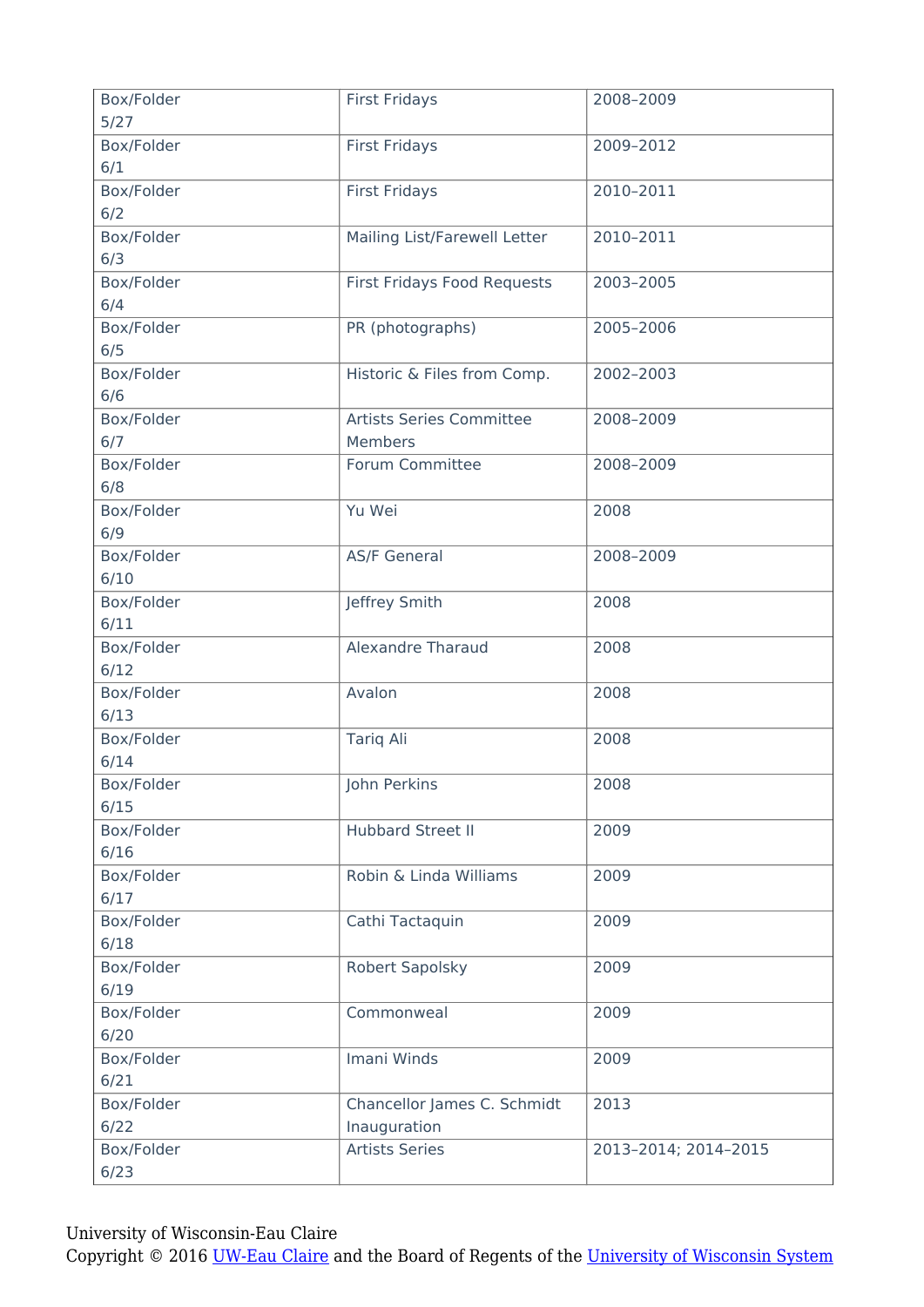| Box/Folder<br>6/24 | Forum Series                         | 2013-2015                   |
|--------------------|--------------------------------------|-----------------------------|
| Box/Folder         | Chancellor's Inaugurations           | 1981-2013                   |
| 6/25               | (Haas, Hannah, Schnack,              |                             |
|                    | Mash, Levin-Stankevich,              |                             |
|                    | Schmidt)                             |                             |
| Box/Folder         | Centennial publications              | 2016-2017                   |
| 6/26               | (Chancellor's Centennial             |                             |
|                    | History Series, etc)                 |                             |
| Box 7              | Posters for the theatre              |                             |
|                    | program and artist series            |                             |
| Box/Folders        | Artists Series and Forum             | 1990-1993, 1996-1998, 2000- |
| $8/A-Z$            | posters                              | 2004                        |
| Box/Folders        | <b>Artists Series</b>                | Photographs A-Z             |
| $8/A-Z$            |                                      |                             |
| Box/Folder         | The Forum                            | Photographs A-Z             |
| 8                  |                                      |                             |
| Box/Folder         | <b>Photos/Summer Session</b>         | Photographs                 |
| 8                  |                                      |                             |
| Box/Folder         | F/AS Season                          | 1993-1994                   |
| 8/A                | <b>Booklet and Poster</b>            |                             |
| Box/Folder         | Films                                | Films                       |
| 8/B                |                                      |                             |
| Box/Folder         | Films                                | Films                       |
| 9<br>Box/Folders   |                                      | 2001-2004                   |
| $10/C-Z$           | The Forum (continuing from<br>box 4) |                             |
| Box/Folders        | Films                                | Photographs A-Z             |
| $11/A-Z$           |                                      |                             |
| Box/Folder         | <b>UAC Cabin Photos</b>              | Photographs A-Z             |
| 11/1               |                                      |                             |
| Box/Folder         | <b>UAC</b>                           |                             |
| 11/2               |                                      |                             |
| Box/Folder         | <b>UAC Cabin Photos</b>              |                             |
| 11/3               |                                      |                             |
| Box/Folder         | <b>International Film SOC</b>        |                             |
| 11/4               |                                      |                             |
| Box/Folder         | <b>UAC Photos</b>                    |                             |
| 11/5               |                                      |                             |
| Box/Folder         | <b>Film Newsletters</b>              |                             |
| 11/6               |                                      |                             |
| Box/Folder         | <b>Film Newsletters</b>              |                             |
| 11/7               |                                      |                             |
| Box/Folder         | <b>Greek Life</b>                    |                             |
| 11/8               |                                      |                             |
| Box/Folder         | <b>Summer Events</b>                 |                             |
| 11/9               |                                      |                             |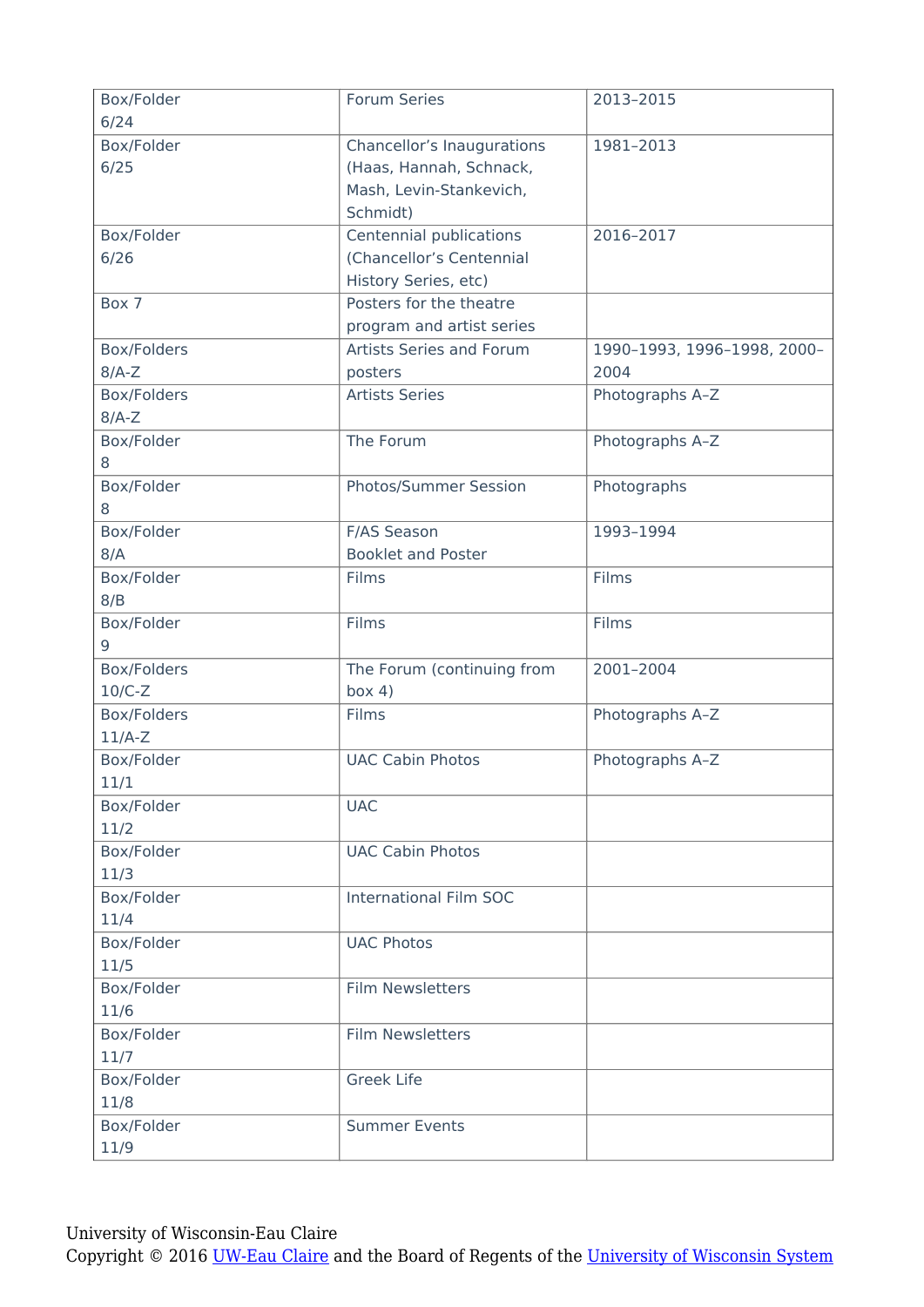| Box/Folder | <b>Volunteer Services</b>                  |           |
|------------|--------------------------------------------|-----------|
| 11/10      |                                            |           |
| Box/Folder | <b>Complex Issues Newsletters</b>          |           |
| 11/11      |                                            |           |
| Box/Folder | <b>Sneakers</b>                            |           |
| 11/12      |                                            |           |
| Box/Folder | Leadership                                 |           |
| 11/13      |                                            |           |
| Box/Folder | Summer Session Progs.                      |           |
| 12/1       |                                            |           |
| Box/Folder | <b>Printing Services</b>                   |           |
| 12/2       |                                            |           |
| Box/Folder | <b>Events Services</b>                     |           |
| 12/3       |                                            |           |
|            |                                            |           |
| Box/Folder | Service Center                             |           |
| 12/4       |                                            |           |
| Box/Folder | Bookstore                                  |           |
| 12/5       |                                            |           |
| Box/Folder | Blugold Misc.                              |           |
| 12/6       |                                            |           |
| Box/Folder | <b>Blugold Card</b>                        |           |
| 12/7       |                                            |           |
| Box/Folder | <b>Building Guides</b>                     |           |
| 12/8       |                                            |           |
| Box/Folder | <b>University Centers</b>                  |           |
| 12/9       |                                            |           |
| Box/Folder | Dulany Research                            |           |
| 12/10      |                                            |           |
| Box/Folder | Employment                                 |           |
| 12/11      |                                            |           |
| Box/Folder | <b>Bob Southard</b>                        |           |
| 12/12      |                                            |           |
| Box/Folder | Art                                        |           |
| 12/13      |                                            |           |
| Box/Folder | <b>Wisc. Historical Society</b>            |           |
| 12/14      |                                            |           |
|            |                                            |           |
| Box/Folder | Photos/Negatives University<br><b>CTRS</b> |           |
| 12/15      |                                            |           |
| Box/Folder | Percent of Art 1991-1993                   | 1991-1993 |
| 12/16      | Project                                    |           |
| Box/Folder | Sustainability                             |           |
| 12/17      |                                            |           |
| Box/Folder | <b>Pictures and Negatives</b>              |           |
| 12/18      |                                            |           |
| Box/Folder | Misc.                                      |           |
| 12/19      |                                            |           |
| Box/Folder | <b>CTRS Art Committee</b>                  |           |
| 13/1       |                                            |           |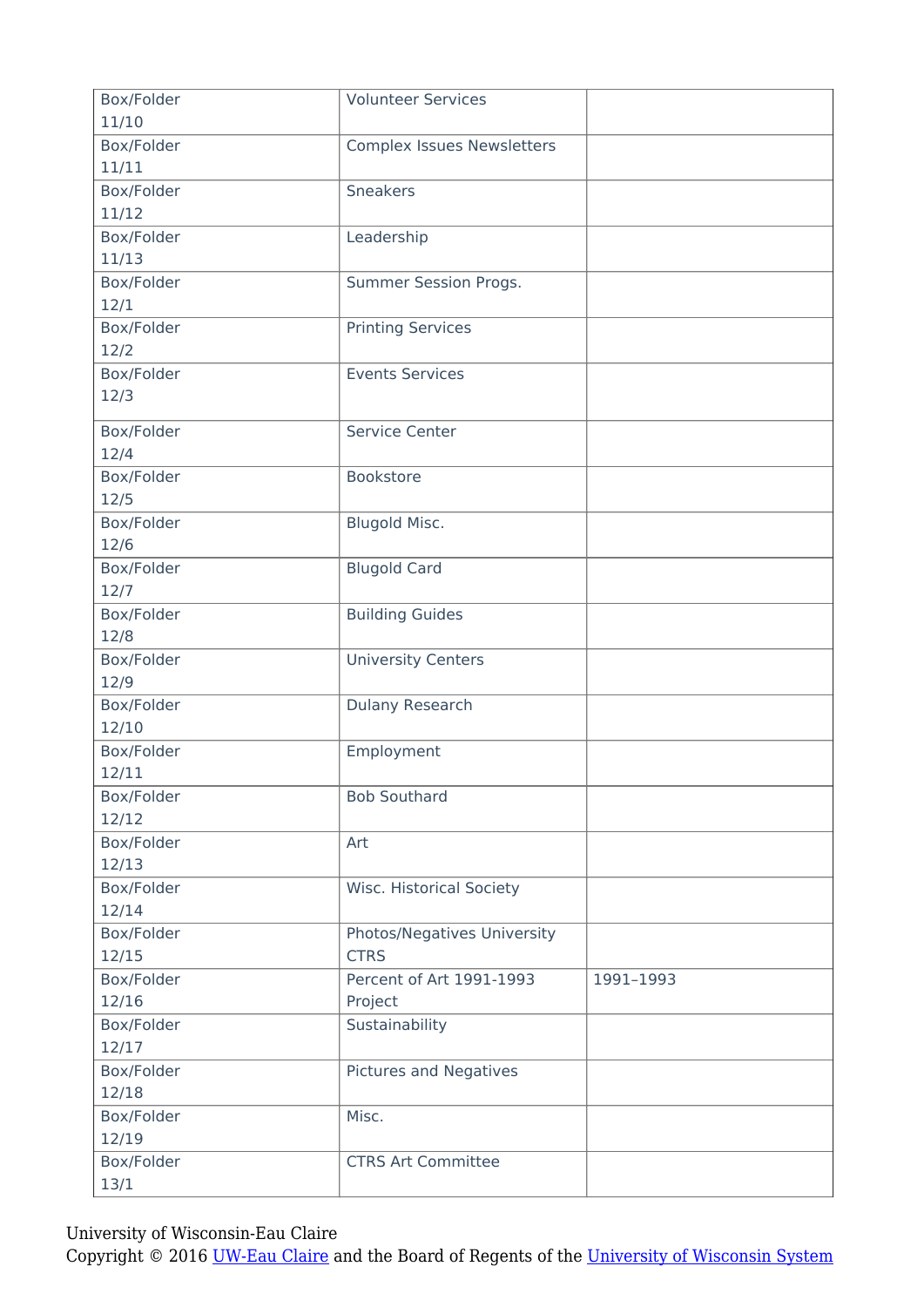| Box/Folder                    | The Forum                      | 2011-2012                  |
|-------------------------------|--------------------------------|----------------------------|
| 13/2                          |                                |                            |
| Box/Folder                    | The Forum                      | 2012-2013                  |
| 13/3                          |                                |                            |
| Box/Folder                    | The Forum                      | 2013-2014                  |
| 13/4                          |                                |                            |
| Box/Folder                    | The Forum                      | 2014-2015                  |
| 13/5                          |                                |                            |
| Box/Folder                    | <b>Artists Series</b>          | 2001-2002                  |
| 13/6                          |                                |                            |
| Box/Folder                    | <b>Artists Series</b>          | 2002-2003                  |
| 13/7                          |                                |                            |
| Box/Folder                    | <b>Artists Series</b>          | 2003-2004                  |
| 13/8                          |                                |                            |
| Box/Folder                    | <b>Artists Series</b>          | 2004-2005                  |
| 13/9                          |                                |                            |
| Box/Folder                    | <b>Artists Series</b>          | 2005-2006                  |
| 13/10                         |                                |                            |
| Box/Folder                    | <b>Artists Series</b>          | 2006-2007                  |
| 13/11                         |                                |                            |
| Box/Folder                    | <b>Artists Series</b>          | 2007-2008                  |
| 13/12                         |                                |                            |
| Box/Folder                    | <b>Artists Series</b>          | 2008-2009                  |
| 13/13                         |                                |                            |
| Box/Folder                    | <b>Artists Series</b>          | 2009-2010                  |
| 13/14                         |                                |                            |
| Box/Folder                    | <b>Artists Series</b>          | 2010-2011                  |
| 13/15                         |                                |                            |
| Box/Folder                    | <b>Artist Series</b>           | 2011-2012                  |
| 13/16                         |                                |                            |
| Box/Folder                    | <b>Artists Series</b>          | 2012-2013                  |
| 13/17                         |                                |                            |
| <b>Box/Black Binder</b>       | Artist/Forum Series            | 2001-2002, 2003-2004       |
| 14                            |                                |                            |
| Box/Pink Binder and 3 folders | <b>UAC; Student Senate</b>     | 1988-1989; 1999; 2008      |
| 14                            | Constitution; UAC Cabin        |                            |
|                               | Committee                      |                            |
| Box/                          | Homecoming                     | 2004-2009, 2012-2018; 2007 |
| 14                            |                                | (red binder)               |
| <b>Box 14</b>                 | Newsletters - The Informant,   | 1991                       |
|                               | <b>Complex Issues</b>          |                            |
| Box/Folder                    | Sneakers (non-alcoholic bar in | 1985-1986                  |
| 15/1                          | Crest Commons)                 |                            |
| Box/Folder                    | Sneakers (non-alcoholic bar in | 1986-1987                  |
| 15/2                          | Crest Commons)                 |                            |
| Box/Folder                    | Sneakers (non-alcoholic bar in | 1987-1988                  |
| 15/3                          | Crest Commons)                 |                            |
|                               |                                |                            |